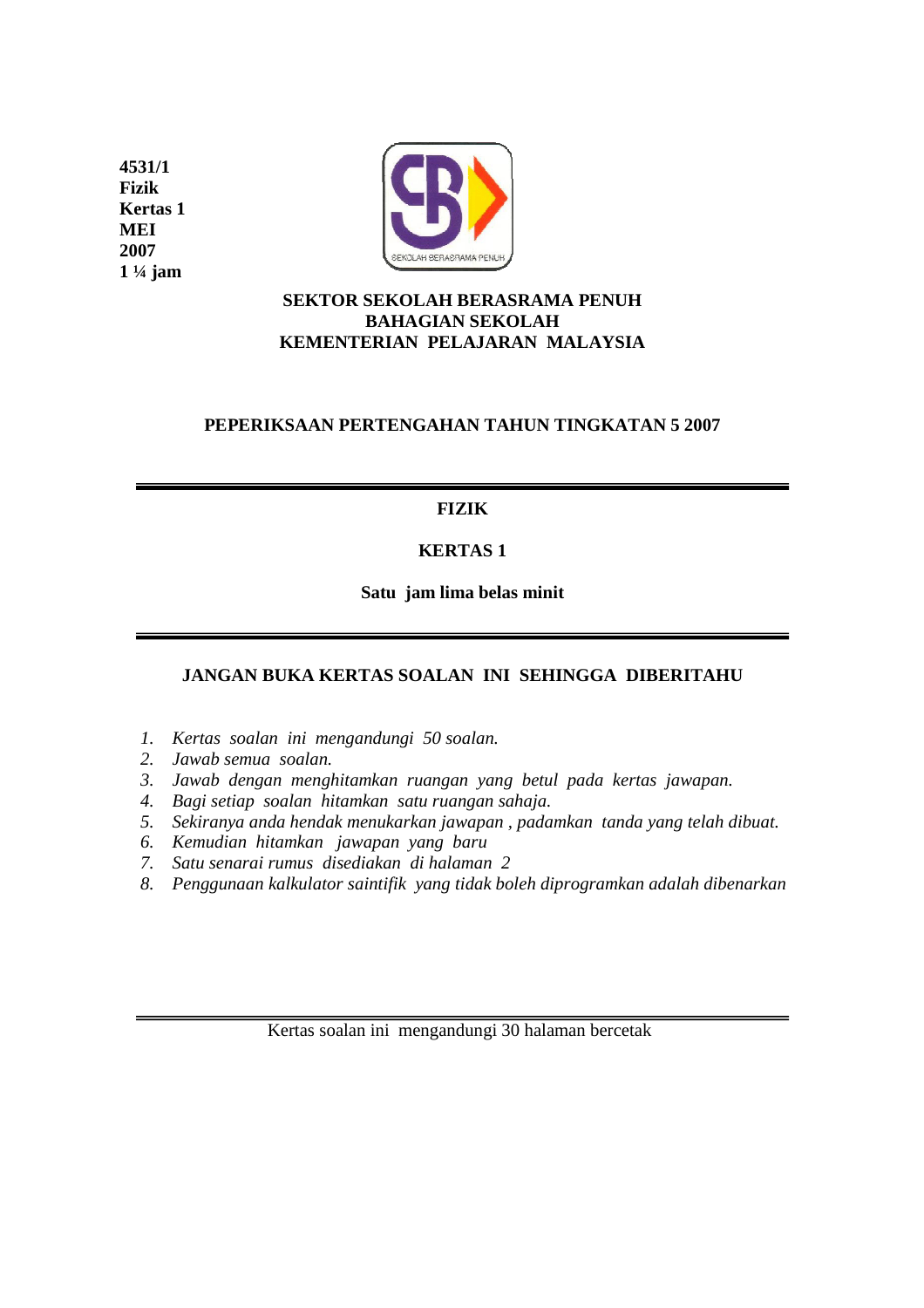The following information may be useful. The symbols have their usual meaning.

|    | 1. $v^2 = u^2 + 2as$                             | 19. $\lambda = \frac{ax}{D}$                  |
|----|--------------------------------------------------|-----------------------------------------------|
|    | 2. $a = \frac{v - u}{t}$                         | 20. $n = \frac{\sin i}{\sin r}$               |
| 4. | 3. $s = ut + \frac{1}{2}at^2$<br>Momentum = $mv$ | 21. $n = \text{real depth}$<br>apparent depth |
|    | 5. $F = ma$                                      | 22. $Q = It$                                  |
|    | 6. Kinetic Energy = $\frac{1}{2}mv^2$            | 23. $V = IR$                                  |
| 7. | Gravitational Potential Energy = $mgh$           | 24. Power, $P=IV$                             |
|    | 8. Elastic Potential Energy = $\frac{1}{2}$ Fx   | 25. $g = 10$ ms <sup>-2</sup>                 |
|    |                                                  |                                               |

$$
9. \qquad \rho = \frac{m}{V}
$$

10. Pressure in liquid, 
$$
P = h \rho g
$$

11. Pressure, 
$$
P = \frac{F}{A}
$$

12. Heat, 
$$
Q = mc\theta
$$

13. Heat, 
$$
Q = m\ell
$$

14. 
$$
\frac{PV}{T} = \text{constant}
$$

$$
15. \qquad E = mc^2
$$

16. 
$$
v = \lambda f
$$

17. Power, 
$$
P = \frac{Energy}{Time}
$$

18. 
$$
\frac{1}{f} = \frac{1}{u} + \frac{1}{v}
$$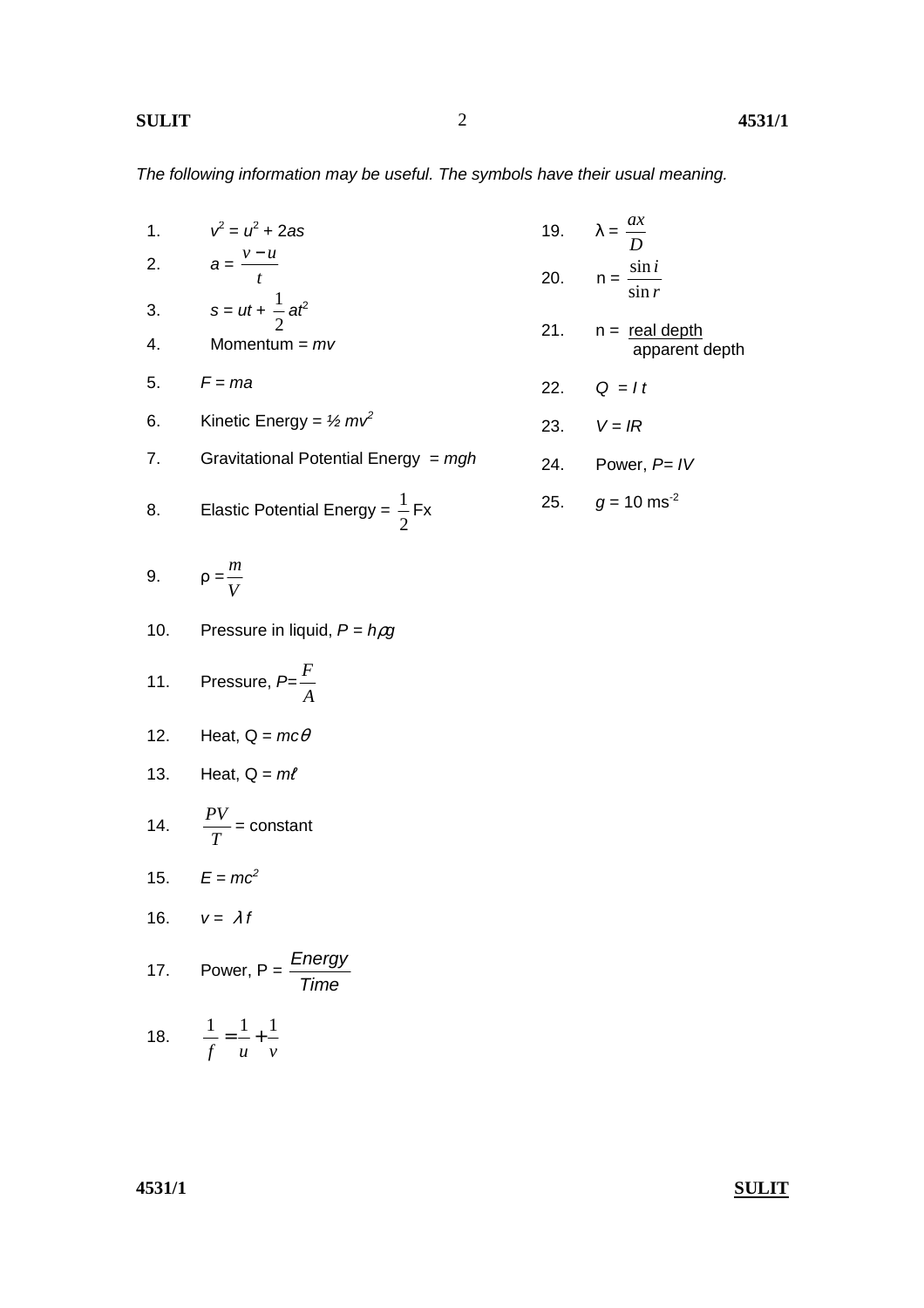### **SULIT 4531/1**

*Each question is followed by three, four or five options. Choose the best option for each question then blacken the correct space on the answer sheet.* 

1. A piece of copper wire is 0.50 m long, and its diameter is1.52 mm. What is the appropriate instrument that can be used to measure the length and the thickness of the copper wire ?

|   | Length           | <b>Thickness</b>       |
|---|------------------|------------------------|
| A | Meter rule       | Vernier calipers       |
| B | Meter rule       | Micrometer screw gauge |
| C | Measuring tape   | Vernier calipers       |
|   | Vernier calipers | Micrometer screw gauge |

- 2. Which of the following quantities is a vector quantity ?
	- A Mass
	- B Speed
	- C Work
	- D Momentum
- 3. Which of the following statements about zero error is **true** ?
	- A Can be reduced by finding the average reading.
	- B Exists in either positive value or negative value.
	- C Increases when the range of the scale is larger.
	- D Increases when the value of the reading is larger.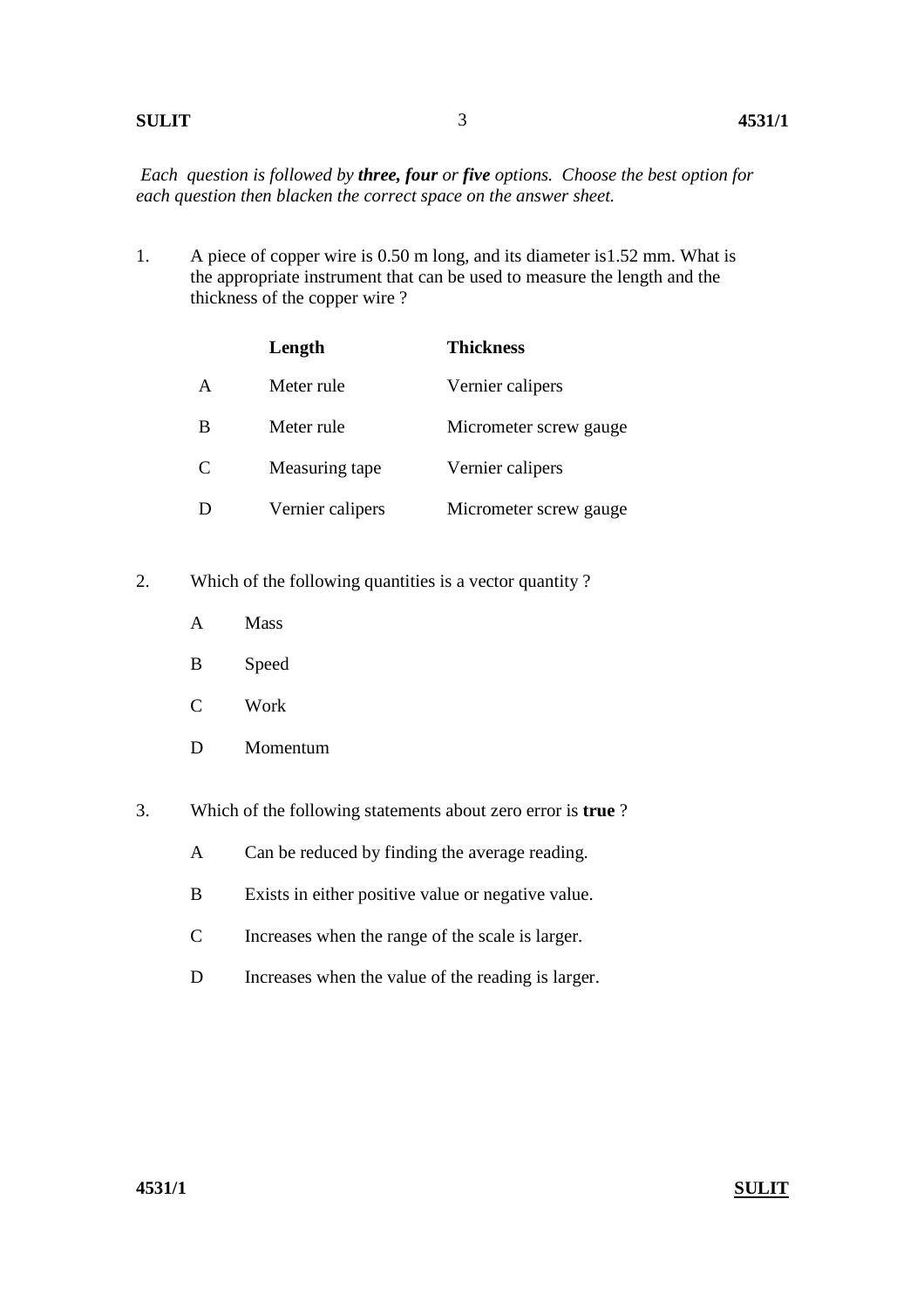4. The diagram shows part of a micrometer screw gauge.



What is the reading of the micrometer?

- A 4.28 mm
- B 4.32 mm
- C 4.78 mm
- D 4.82 mm
- 5. A radio station transmitted a radio wave with frequency of 25 MHz. The value of the frequency is equivalent to
	- A 2.5 x 10**-5** Hz
	- B  $2.5 \times 10^{-2}$  Hz.
- C  $2.5 \times 10^4$  Hz.
- D  $2.5 \times 10^7$  Hz.
- E  $2.5 \times 10^9$  Hz.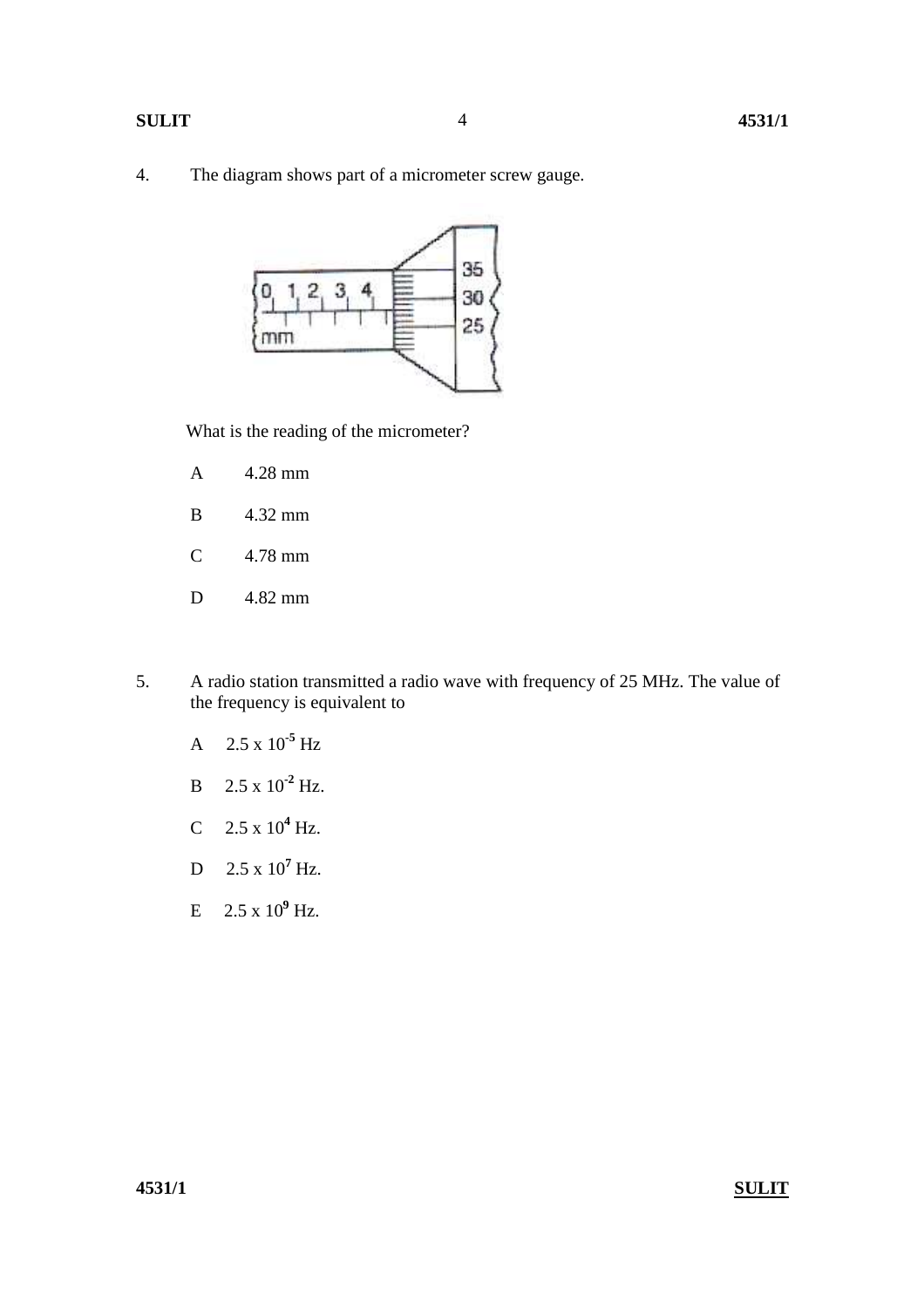6. The diagram shows an ammeter has a mirror behind the pointer.



What is the function of the mirror?

- A Focus the light
- B To avoid parallax error
- C The scale can be brighter
- D The image of pointer becomes bigger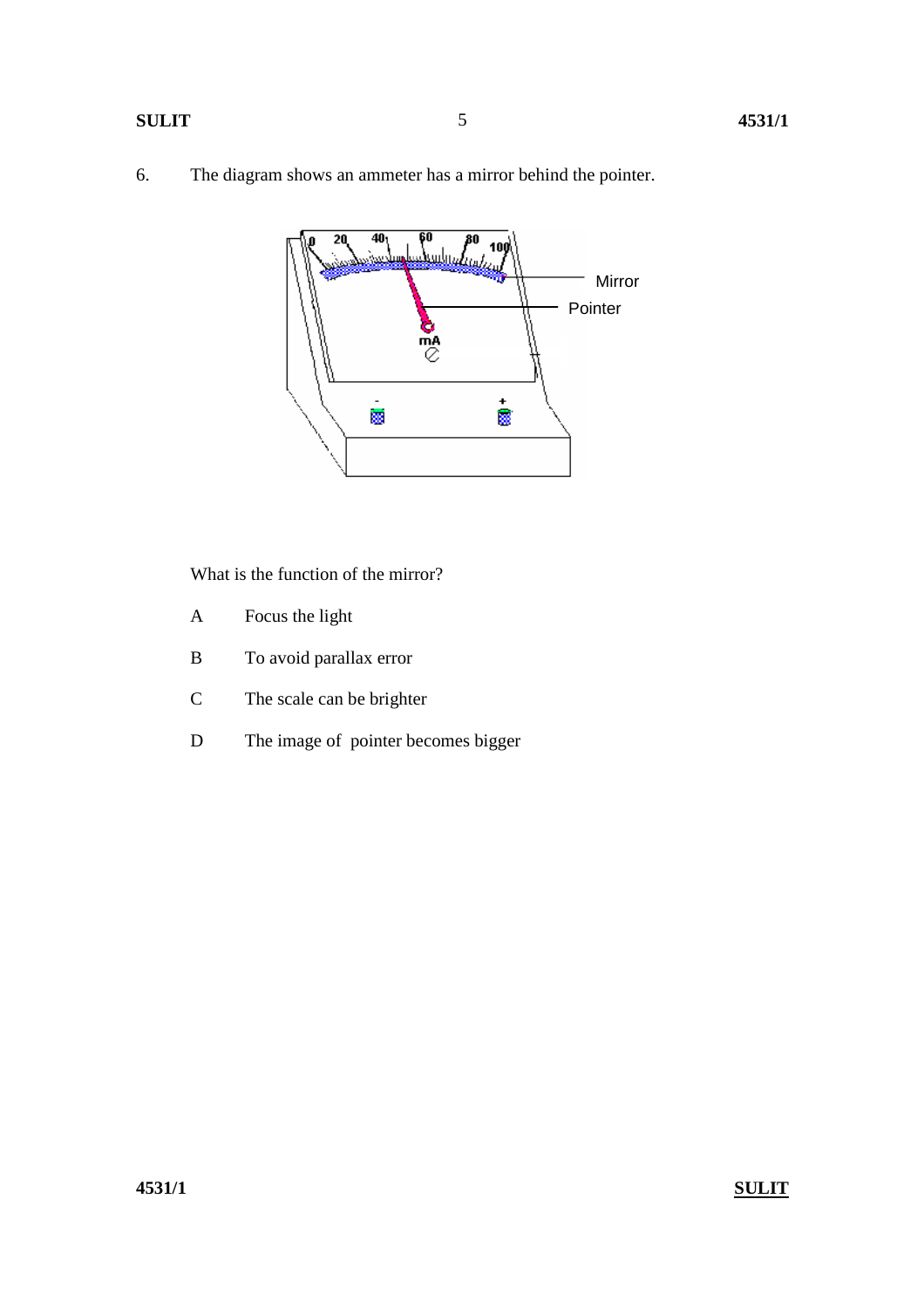#### **SULIT 4531/1**

7. The diagram shows a displacement–time graph for the motion of an object.



The momentum of the object is zero from

- A. 0 s to 2 s
- $B = 2 s to 5 s$
- $C$  5 s to 8 s
- $D \quad 0 s to 8 s$
- 8. The diagram shows a coin is placed on a cardboard covering the top of a beaker. When the card is quickly pulled horizontally , the coin falls into the beaker.



Which property of the coin makes this possible?

- A Density
- B Inertia
- C Volume
- D Thickness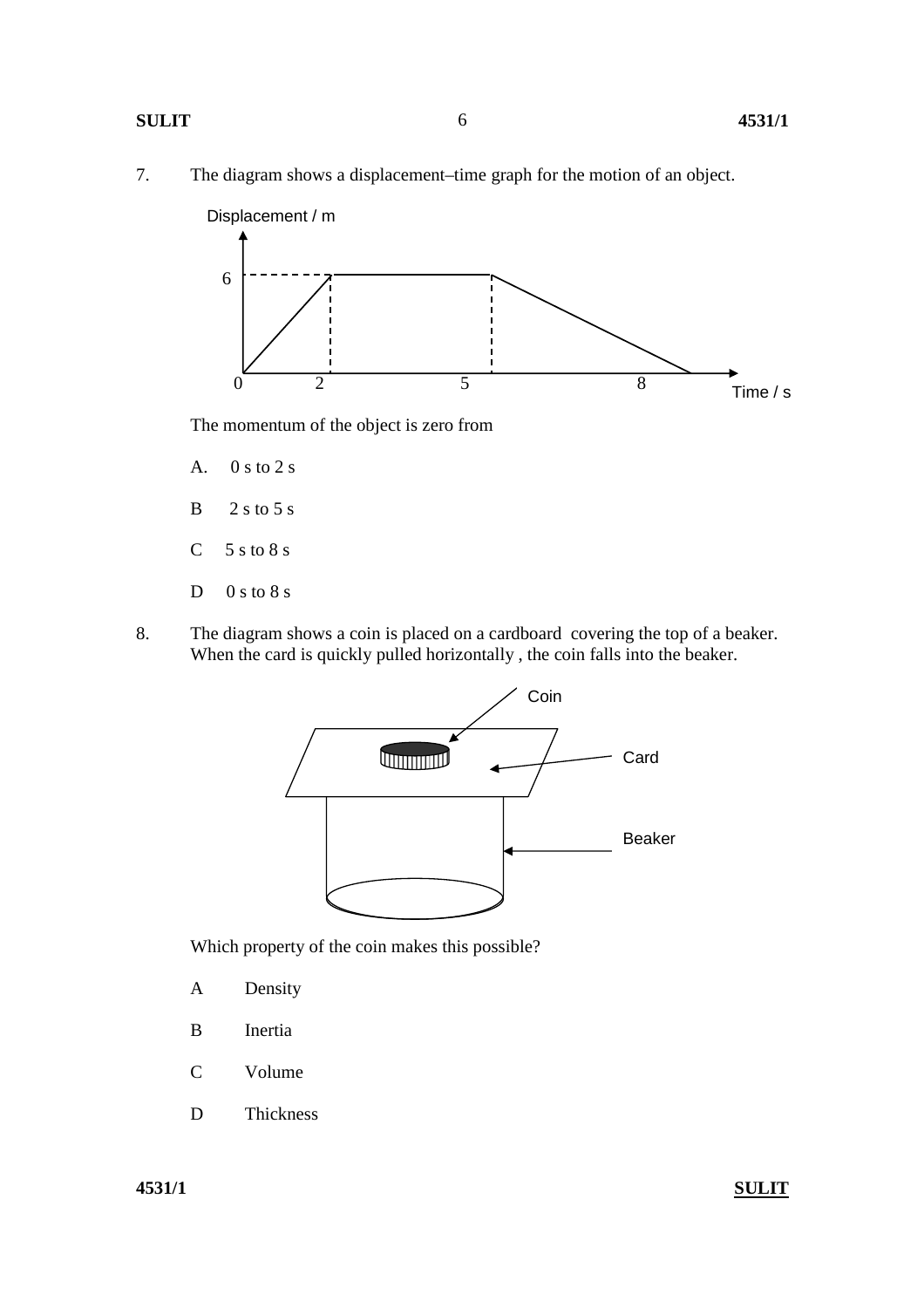9. Which diagram **correctly** shows the addition of the 3 N and 4 N forces?

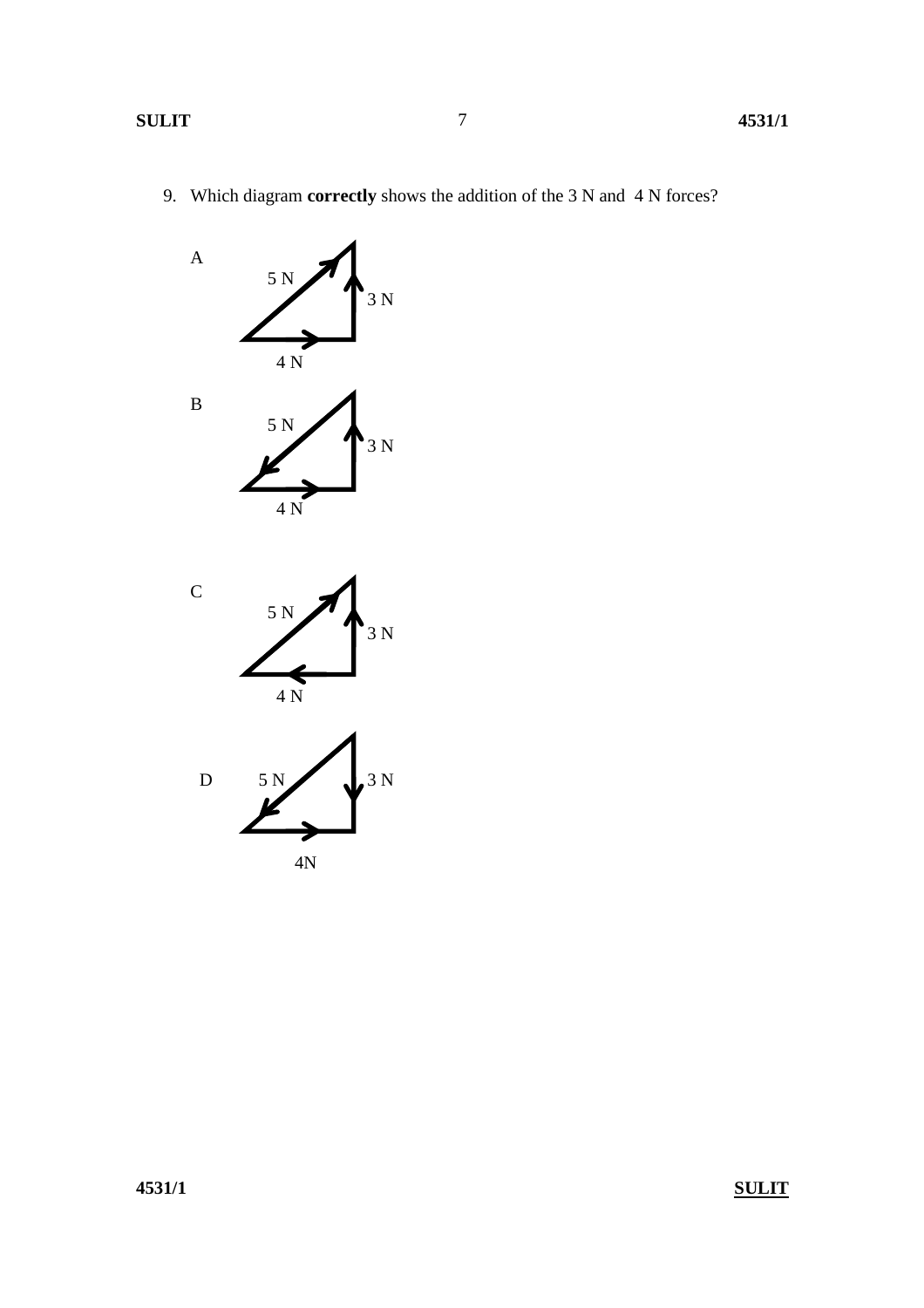10. The diagram shows an aeroplane flying at a constant velocity.

8



Which relationship between the forces is **true**?

- $A$   $U = W$  $B \t F > G$  $C \tU < W$  $D \tF = G$
- 11. Diagram shows a leaf and a stone being released at the same time.



Why the stone reaches the ground faster than the leaf?

- A The stone has a greater mass.
- B Air resistance acted on the stone is smaller.
- C The force of gravity acted on the stone is greater than the force of gravity acted on the dried leaf.
- D The force of gravity acted on the dried leaf is greater than the force of gravity acted on the stone.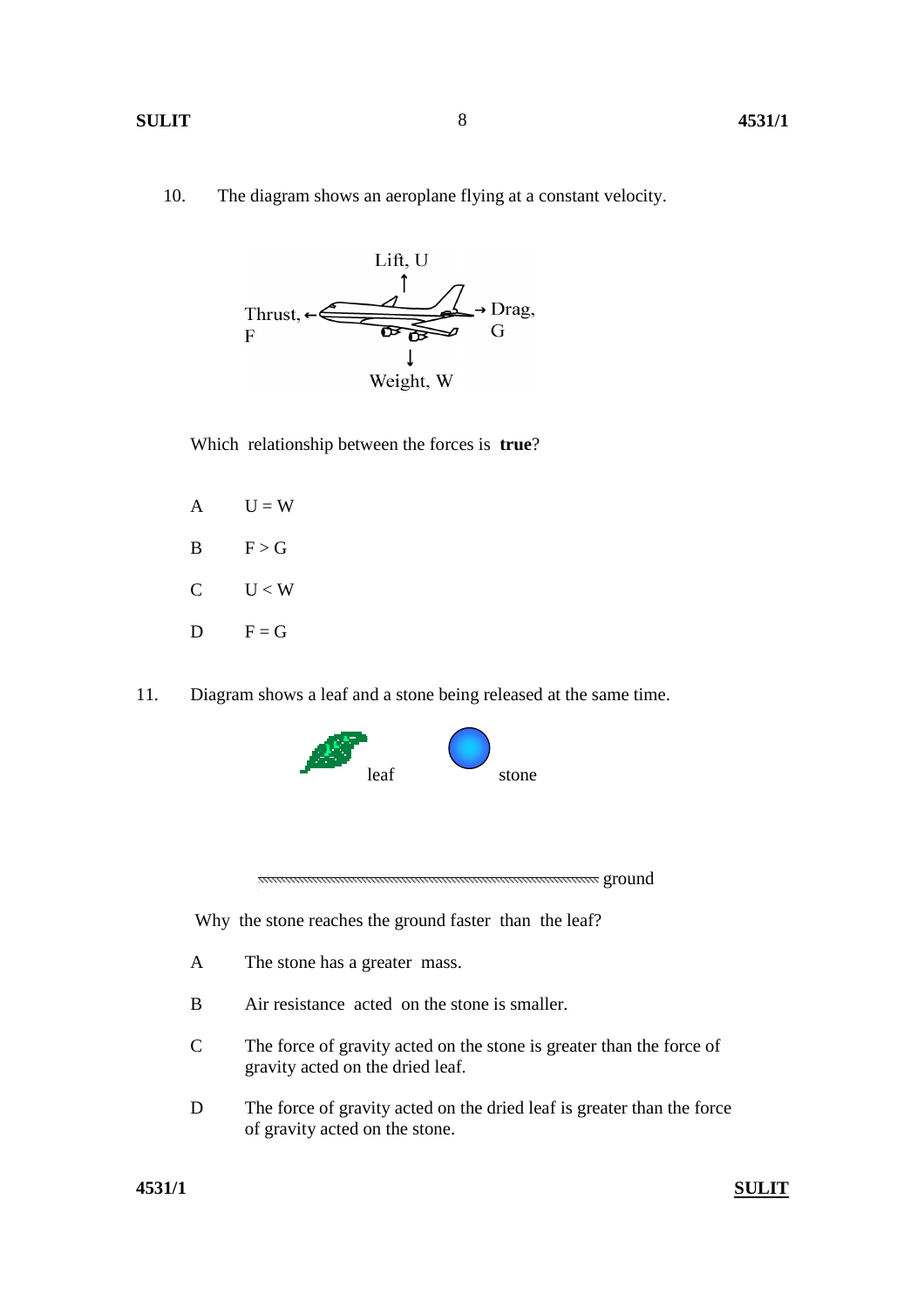9

### **SULIT 4531/1**

12. The diagram shows a book falling down from a table.



Which physical quantity of the book increases while it is falling?

- A mass
- B momentum
- C acceleration
- D potential energy
- 13. The diagram shows a high-jumper falls on a thick mattress.



The purpose of putting a mattress after the bar is to

- A decrease the impulsive force
- B decrease the stopping time of the high-jumper.
- C decrease the velocity of the high-jumper.
- D decrease the jumping time of the high-jumper.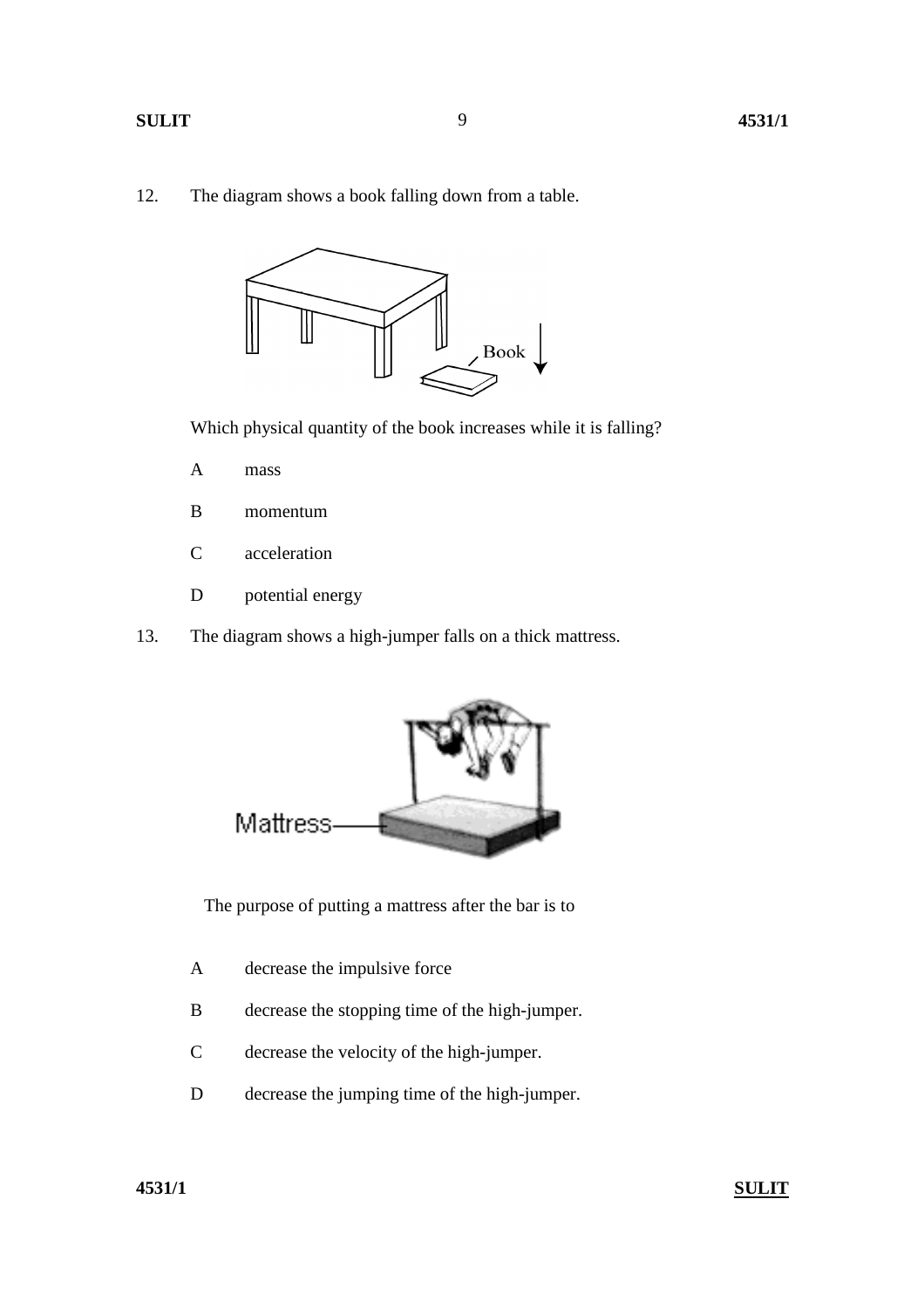14. The diagram shows a squid moving forward by discharging a jet of water from its body.

10



The forward movement of the squid can be explained by

- A conservation of energy
- B Newton's First Law of motion
- C conservation of momentum
- D Newton's second law of motion
- 15. A student is pulling a trolley with an iron chain which makes an angle of 60° with the horizontal.



If the tension of the spring is 4 000 N , what is the horizontal force?

- A 1 000 N
- B 2 000 N
- C 2 400 N
- D 3 464 N.
- E 4 000 N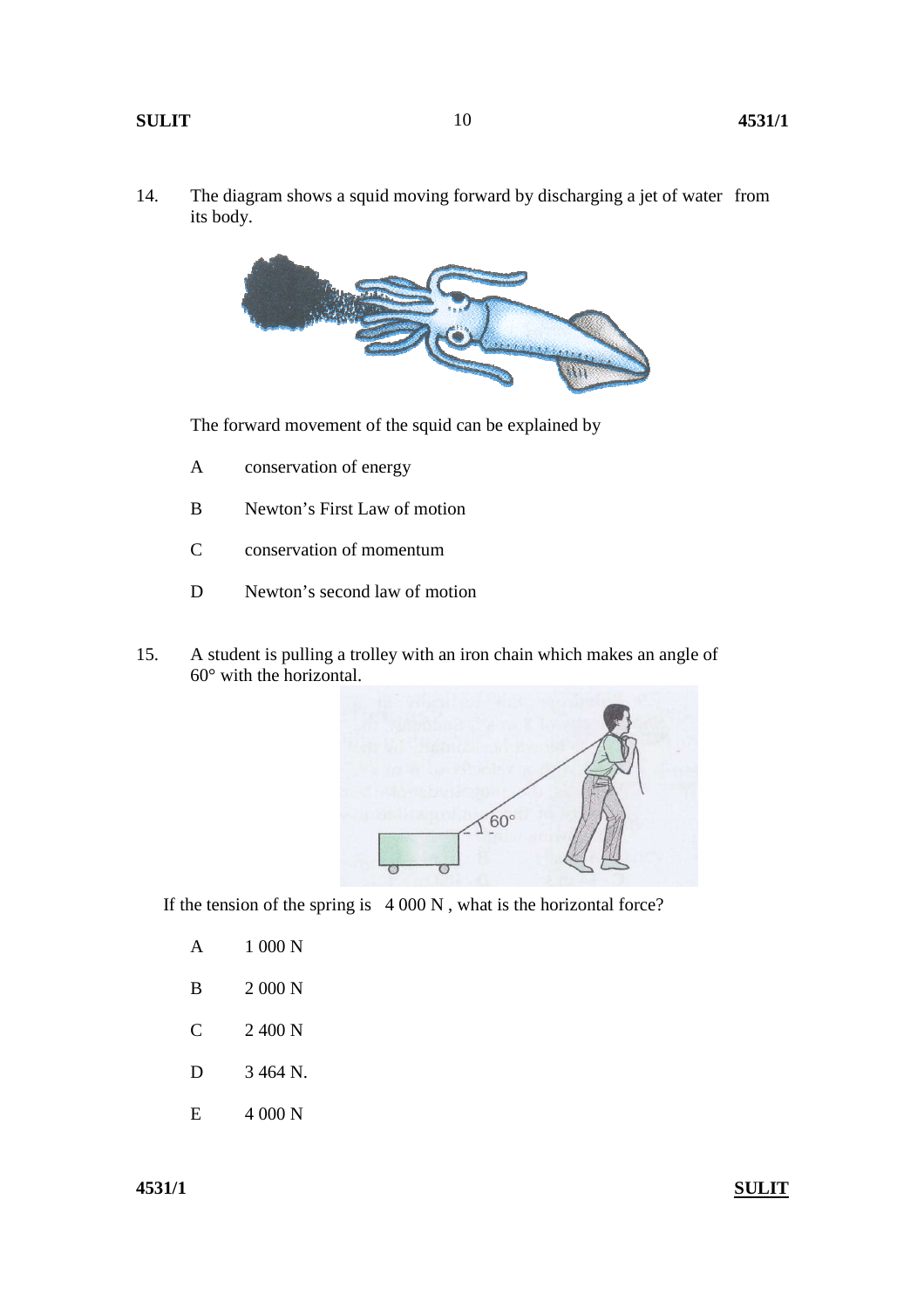### **SULIT 4531/1**

16. The diagram shows the water was displaced into the small beaker when the steel ball was immersed into the water in the large beaker.



Which principle explains the diagram ?

- A Pascal's principle
- B Bernoulli's principle
- C Archimedes' principle
- 17. The diagram shows a submarine.



When water is pumped into the ballast tank, the submarine will sink into the water because

- A weight of submarine < upthrust
- B weight of submarine = upthrust
- C weight of submarine > upthrust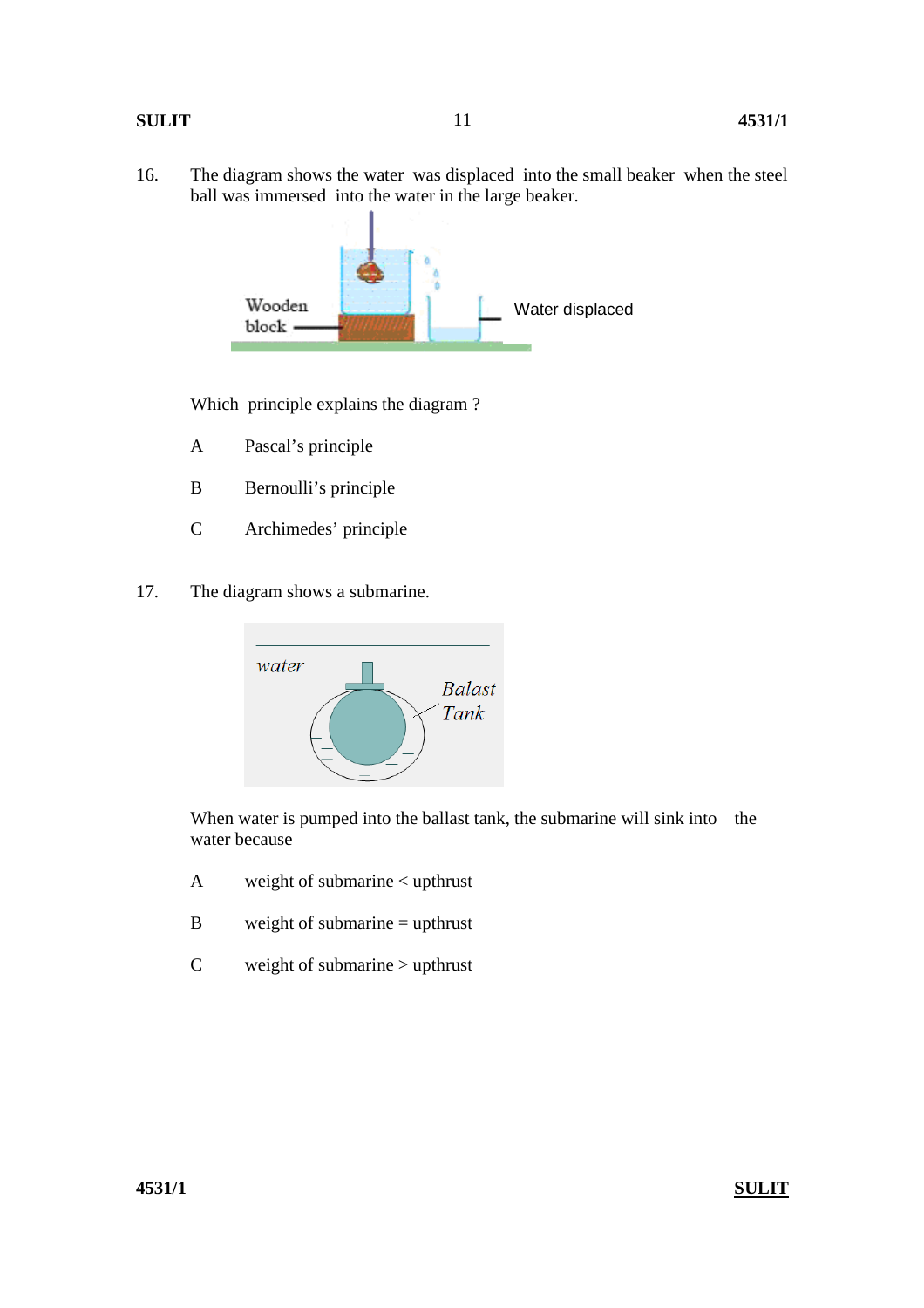18. The diagram shows a model of hydraulic jack that is used in lifting a toy car.



When a force, F, is applied on the smaller piston P, the piston will move downward by 5 cm. What is the distance moved by the bigger piston Q ?

| $\mathsf{A}$ | $0.5$ cm |  |
|--------------|----------|--|
| B            | 2.5 cm   |  |

- C 5.0 cm
- D 25.0 cm
- E 50.0 cm
- 19. Which of the following is the unit of pressure?
	- A N
	- B kg
	- C  $g \text{ cm}^{-3}$
	- $D \qquad N m^{-2}$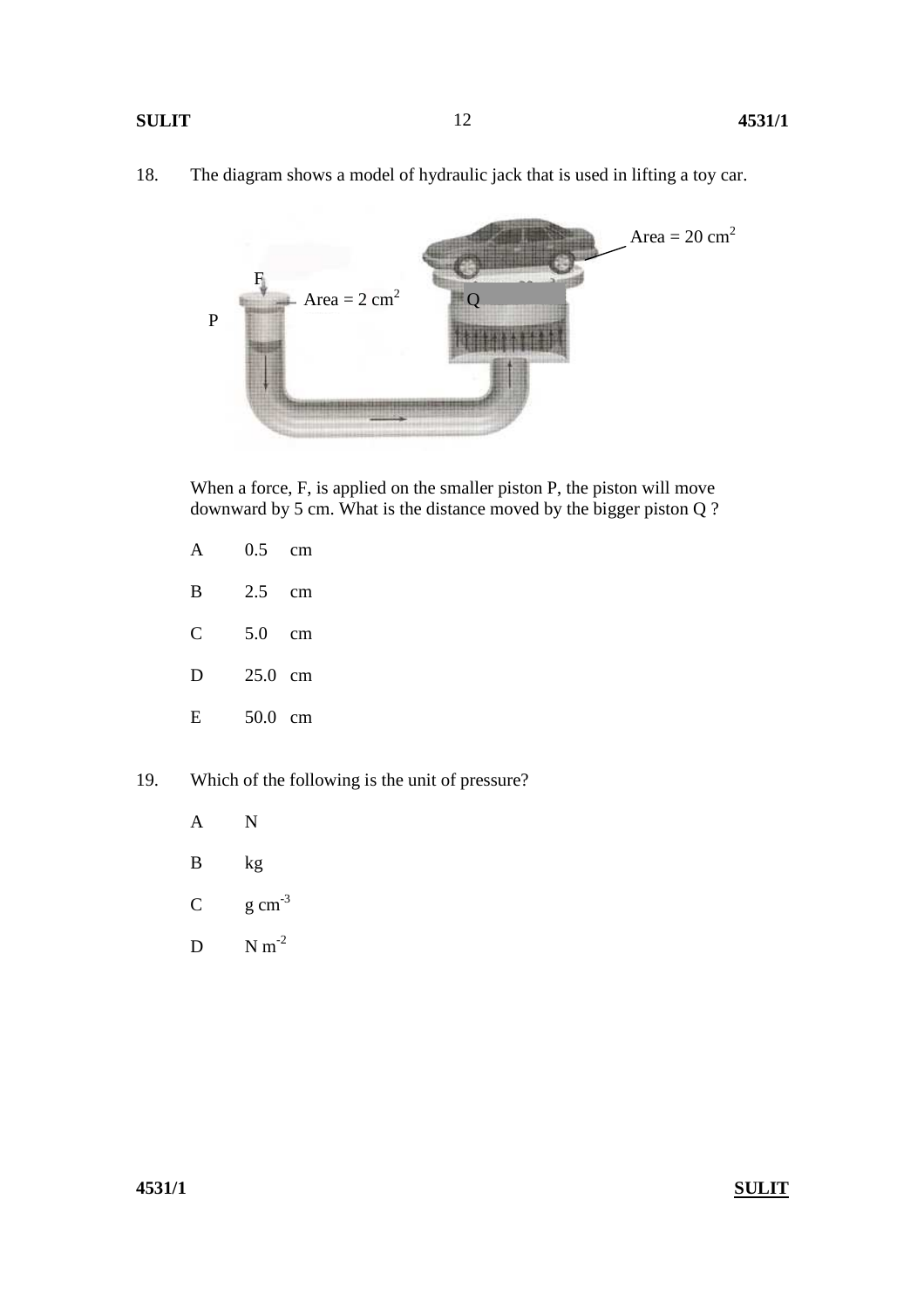20. The diagram shows a simple mercury barometer. (The atmospheric pressure is 76 cm Hg)



Space X is

- A a vacuum with a pressure of 0 cm Hg
- B a vacuum with a pressure of 16 cm Hg
- C consists of air with a pressure of 16 cm Hg
- D consists of air with a pressure of 76 cm Hg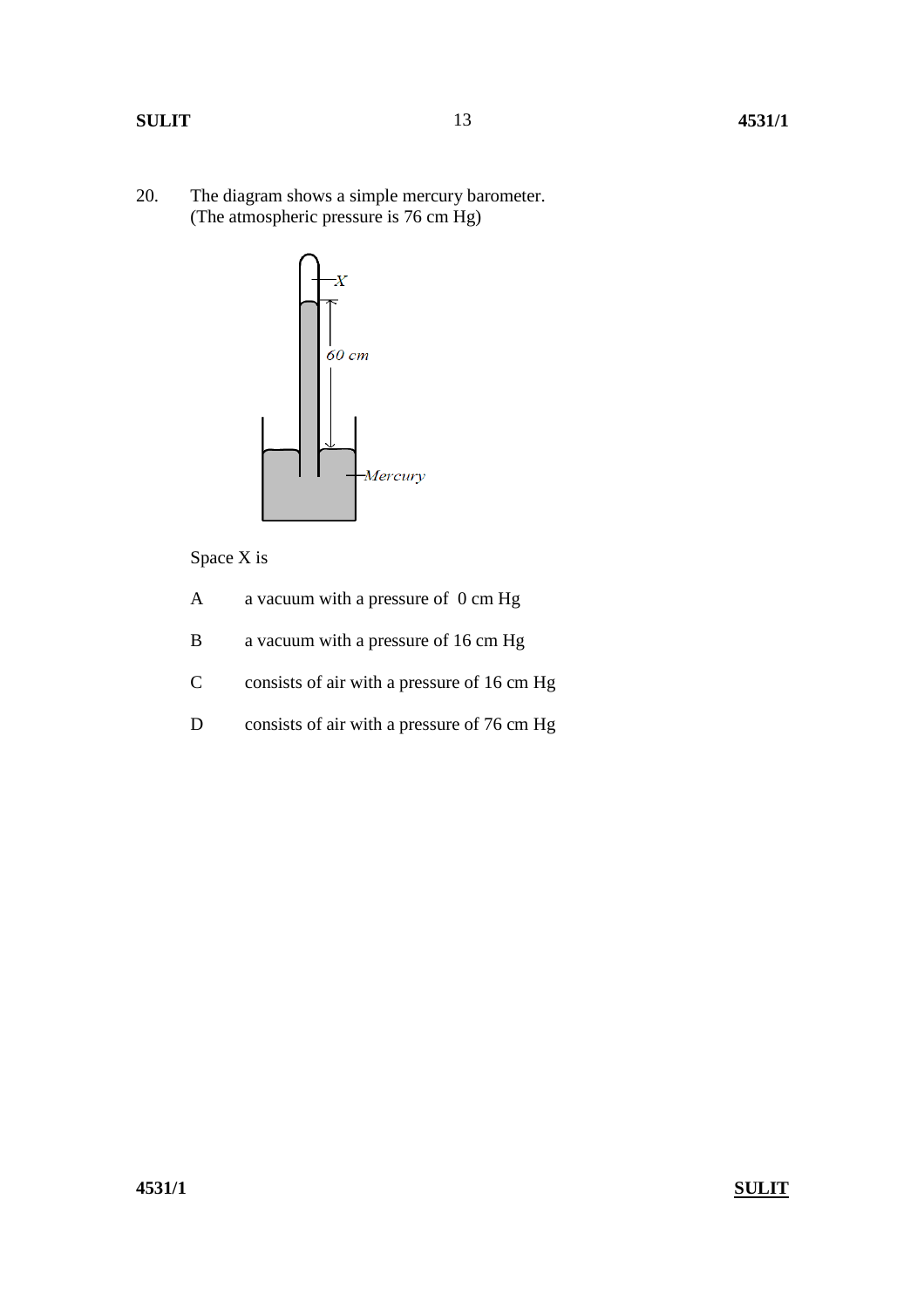### **SULIT** 4531/1

21. The diagram shows a manometer. Liquid B does not mix with water.



Given that the density of water is  $1000 \text{ kg m}^3$ . What is the density of the liquid B?

- A  $480 \text{ kg m}^{-3}$
- B  $750 \text{ kg m}^{-3}$
- C  $800 \text{ kg m}^{-3}$
- D  $1\ 000 \text{ kg m}^{-3}$
- E  $1 200 \text{ kg m}^{-3}$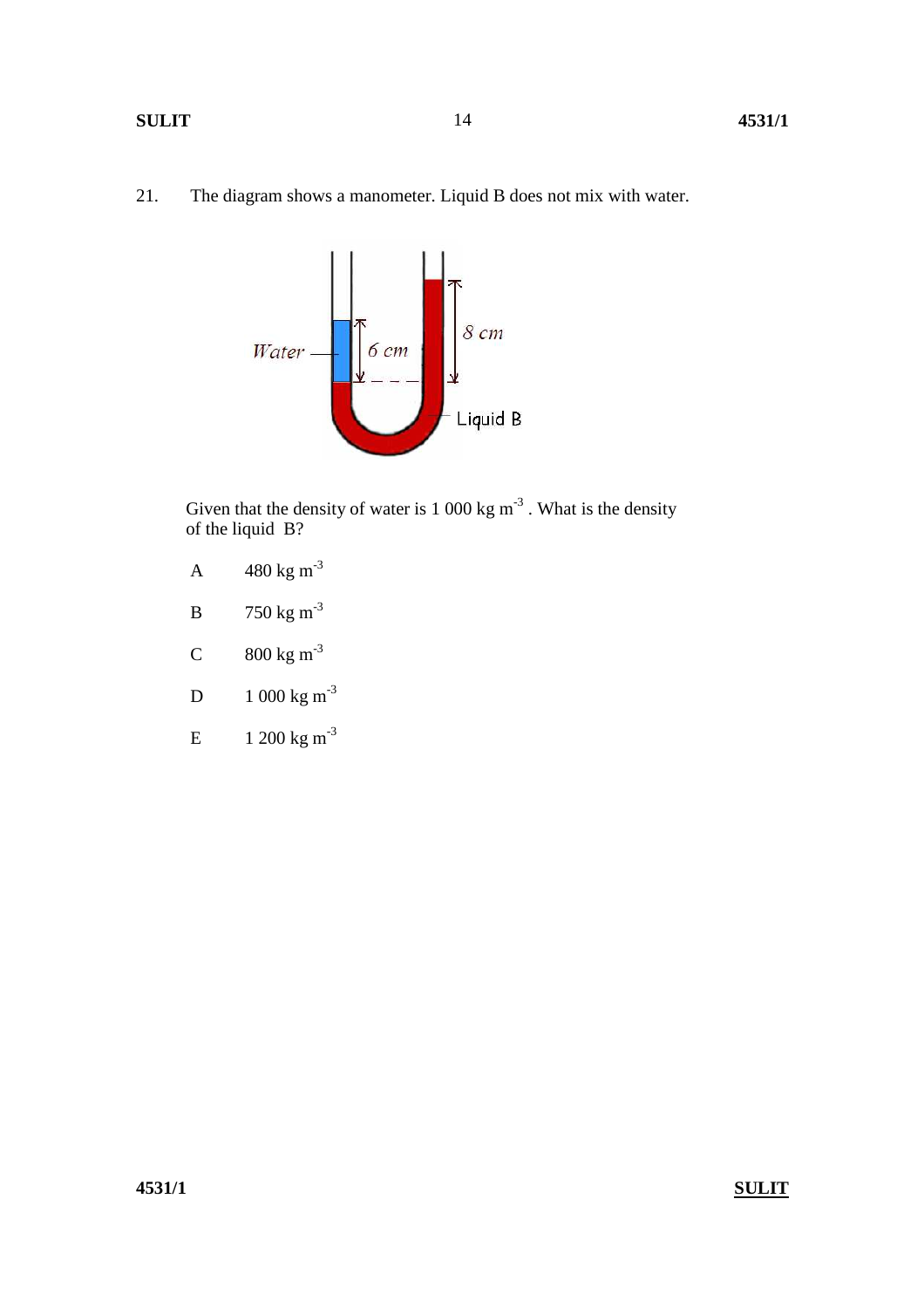22. Which shoe would exert the greatest pressure on the ground when worn by the same lady?

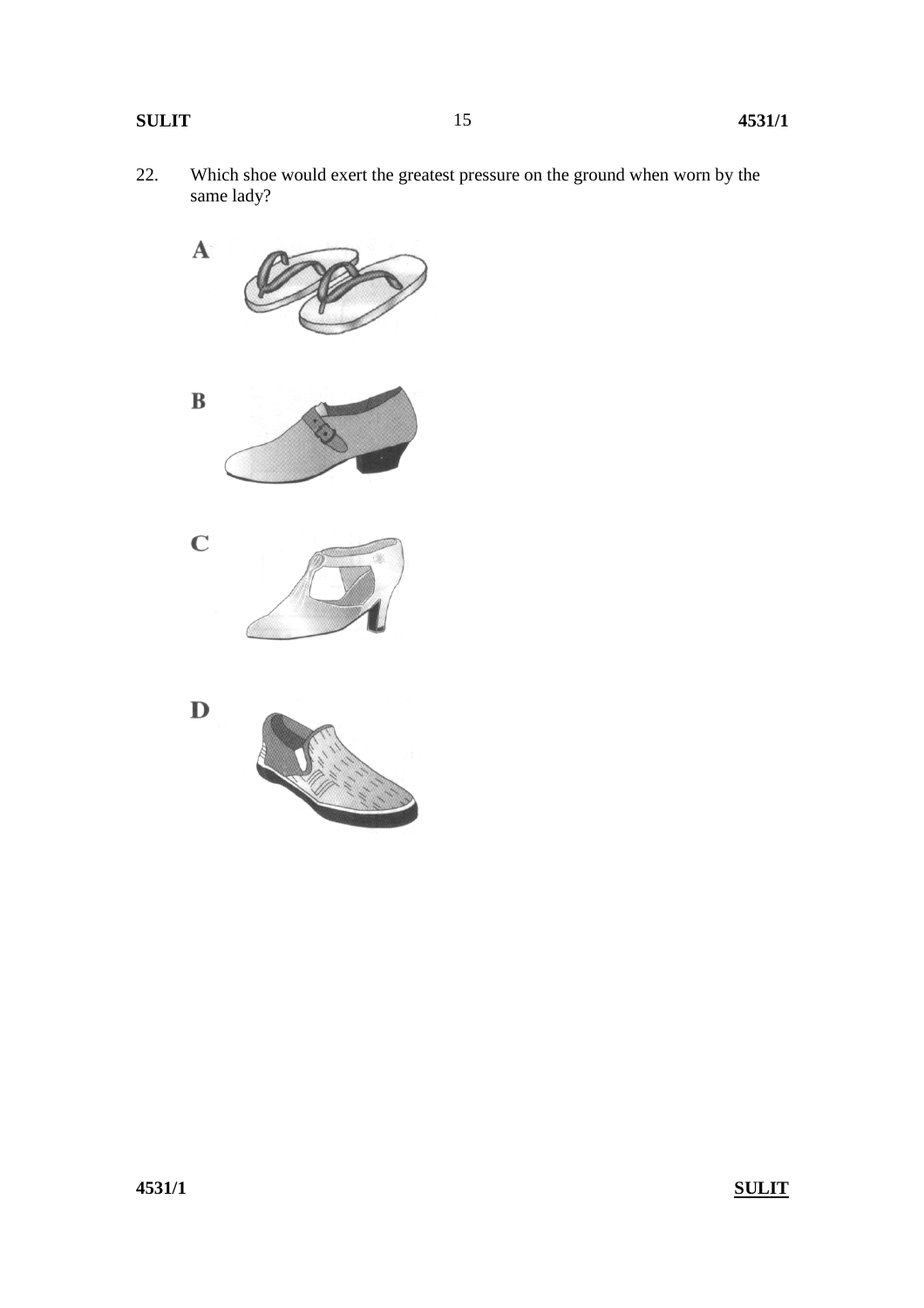23. The diagram shows an elephant weighing 42 000 N stands on one foot of area  $0.1 \text{ m}^2$ 



What is the pressure exerted on the ground by the elephant?

- A 42 Pa
- B 420 Pa
- C 42 kPa
- D 420 kPa
- E 4 200 kPa
- 24. Which of the following **does not** take place when two bodies are in thermal equilibrium?
	- A The net rate of heat flow is zero
	- B There is no heat flow between two bodies
	- C The temperatures of both bodies are the same
	- D The rates of heat flow between two bodies are the same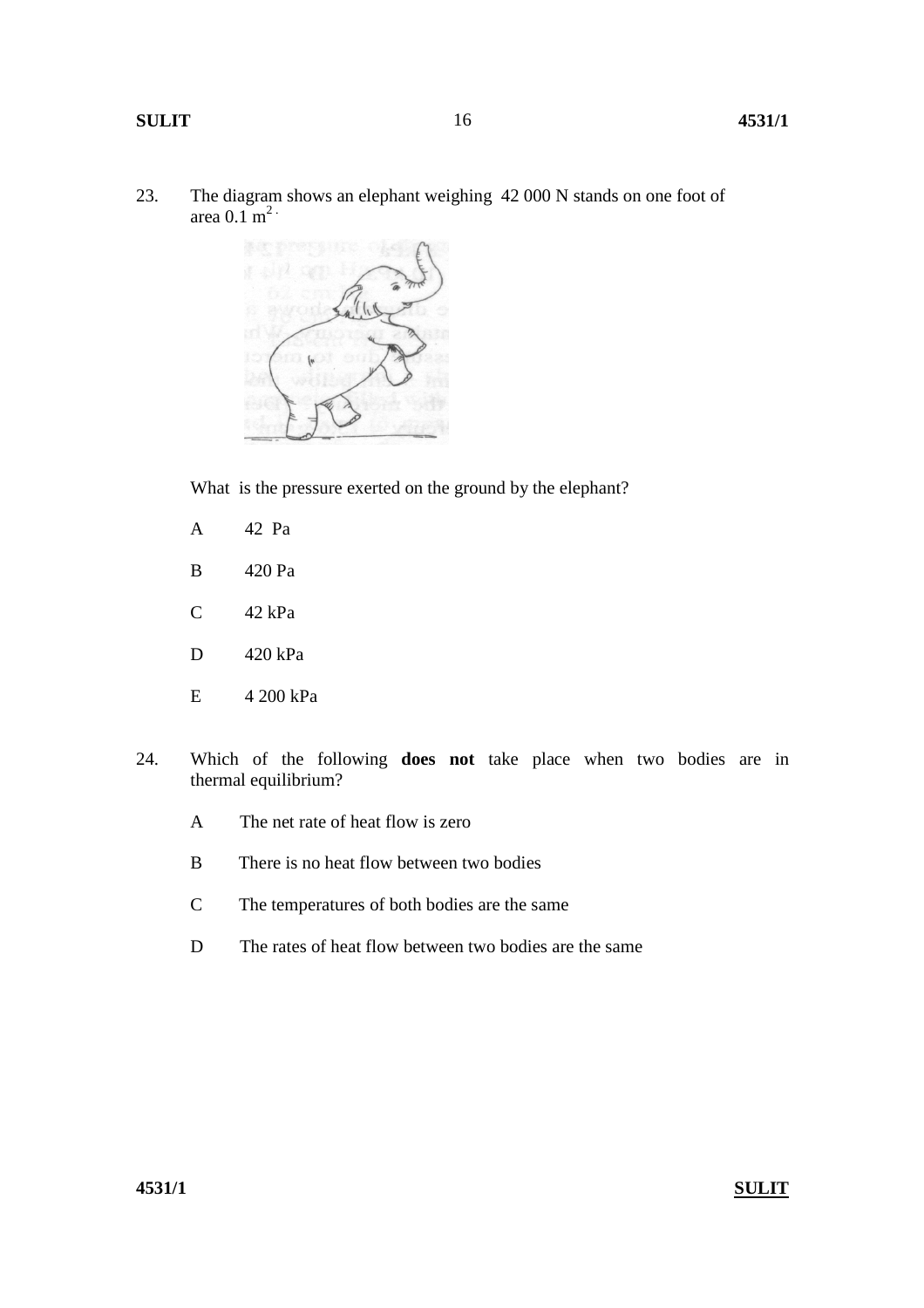17



 When the gas is heated, the length of gas column increase to *2l* as shown in Diagram (b). What is the final temperature of the gas?

- A  $606\,^0C$
- $B$  333 <sup>0</sup>C
- $C \t323 \t0 C$
- $D$  273<sup>0</sup>C
- $E = 60 \degree C$
- 26. Which of the following statement is the reason for using water as a coolant in the radiator of a car engine?
	- A Water is colourless
	- B Water is a good solvent
	- C Water is a conductor of electricity
	- D Water has a high specific heat capacity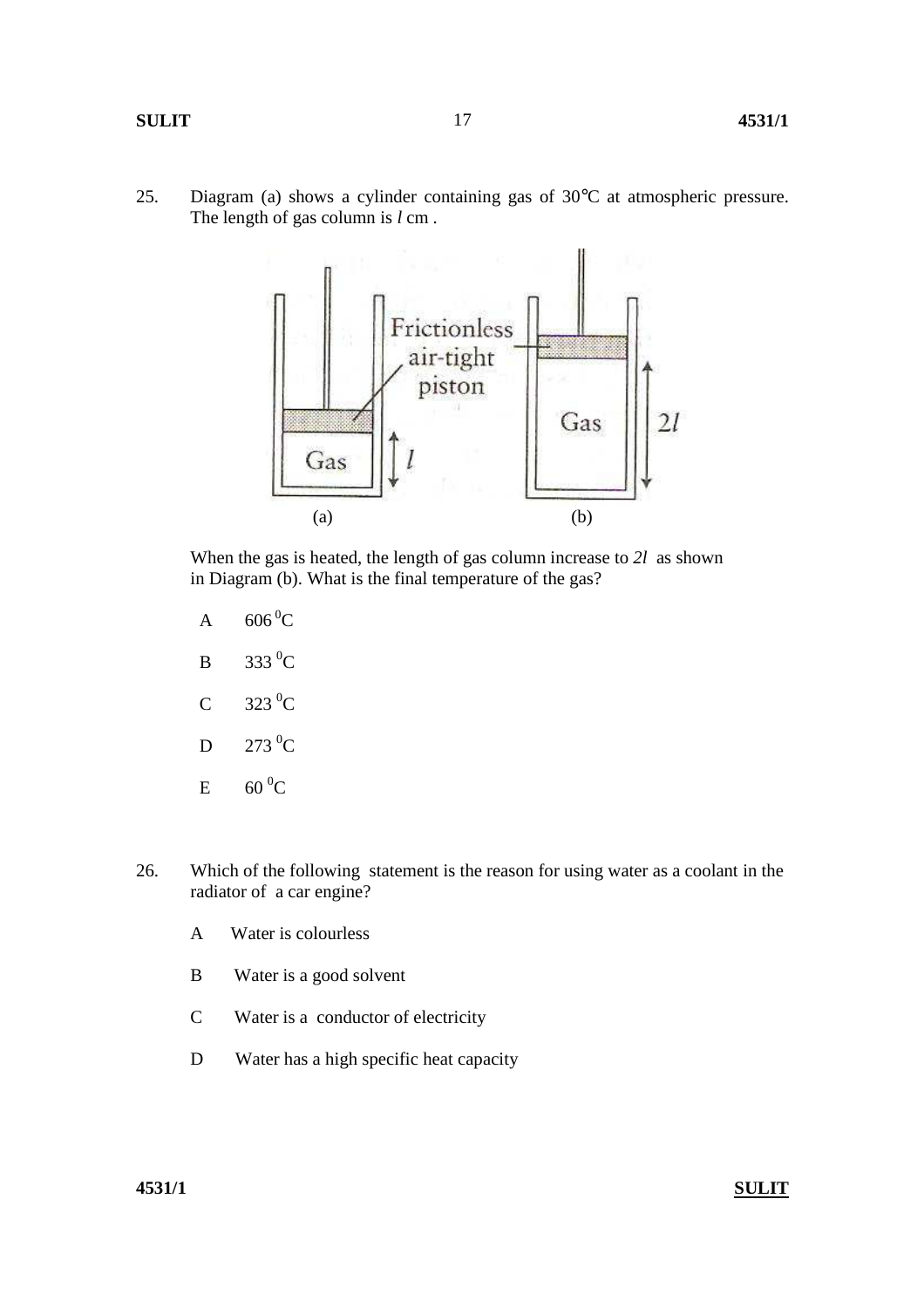27. The diagrams shows four types of metal block of the same mass being heated using the same quantity of heat for 10 minutes. Which metal block shows the highest increase in the temperature ?

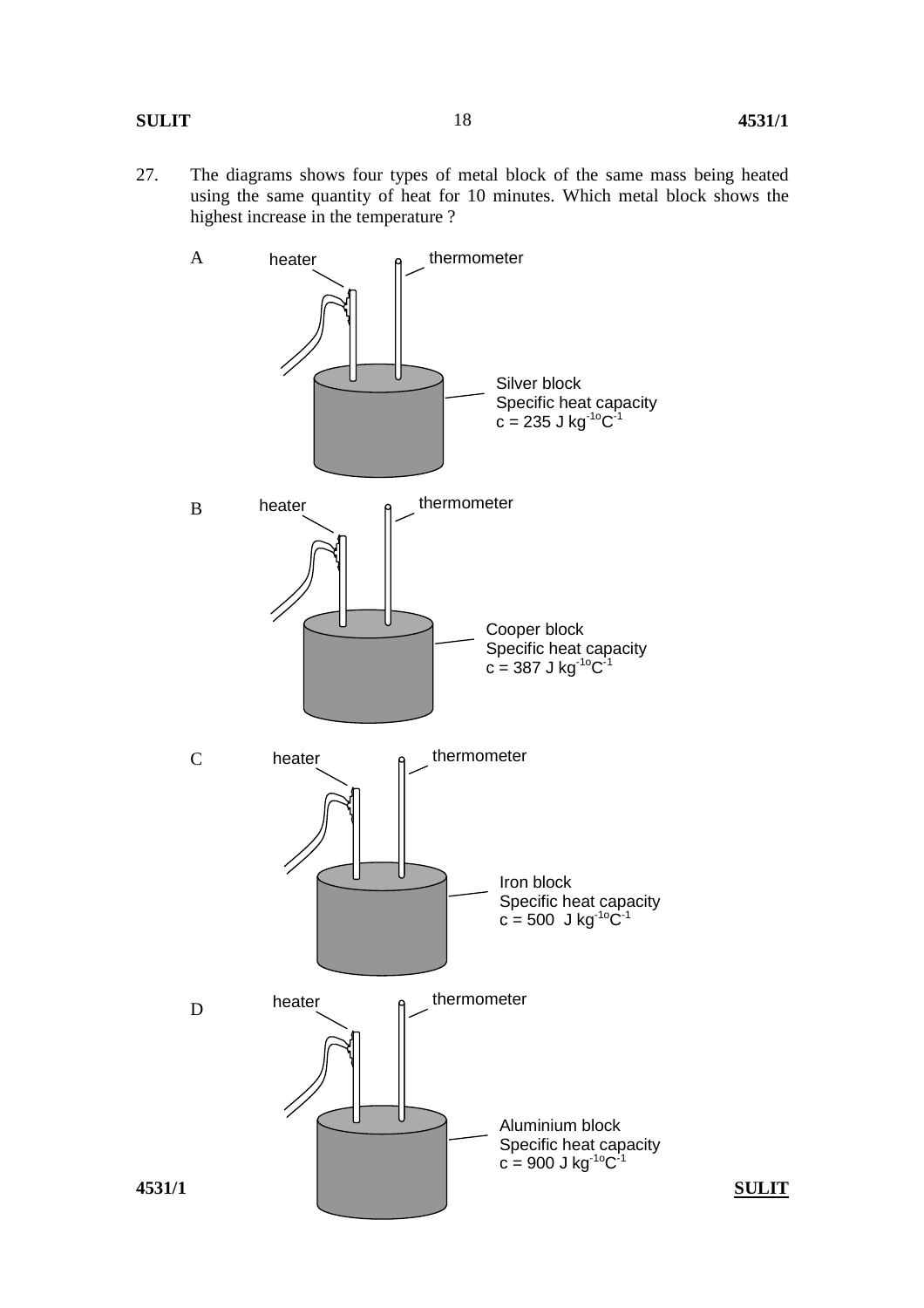| 28. | What is the quantity which is constant in all the three Gas laws?                                                                                                                                                                        |                                                                            |  |
|-----|------------------------------------------------------------------------------------------------------------------------------------------------------------------------------------------------------------------------------------------|----------------------------------------------------------------------------|--|
|     | A                                                                                                                                                                                                                                        | the number of gas molecules                                                |  |
|     | B                                                                                                                                                                                                                                        | the distance between the gas molecules                                     |  |
|     | $\mathcal{C}$                                                                                                                                                                                                                            | the total force per unit area of the container's wall.                     |  |
|     | D                                                                                                                                                                                                                                        | the average kinetic energy of the gas molecule.                            |  |
| 29. | A 1200 W kettle is filled with 0.5 kg of water at $28^{\circ}$ C. It is turned on until<br>the water boils. What is the time taken to boil the water?<br>(Specific heat capacity of water = $4200$ J kg <sup>-1</sup> °C <sup>-1</sup> ) |                                                                            |  |
|     | A                                                                                                                                                                                                                                        | 72s                                                                        |  |
|     | B                                                                                                                                                                                                                                        | 86 s                                                                       |  |
|     | $\mathcal{C}$                                                                                                                                                                                                                            | 126 s                                                                      |  |
|     | D                                                                                                                                                                                                                                        | 216s                                                                       |  |
|     | E                                                                                                                                                                                                                                        | 226s                                                                       |  |
| 30. |                                                                                                                                                                                                                                          | Which of the following instrument is used to measure atmospheric pressure? |  |
|     | A                                                                                                                                                                                                                                        | Manometer                                                                  |  |

- B Hydrometer
- C Bourdon gauge
- D Barometer aneroid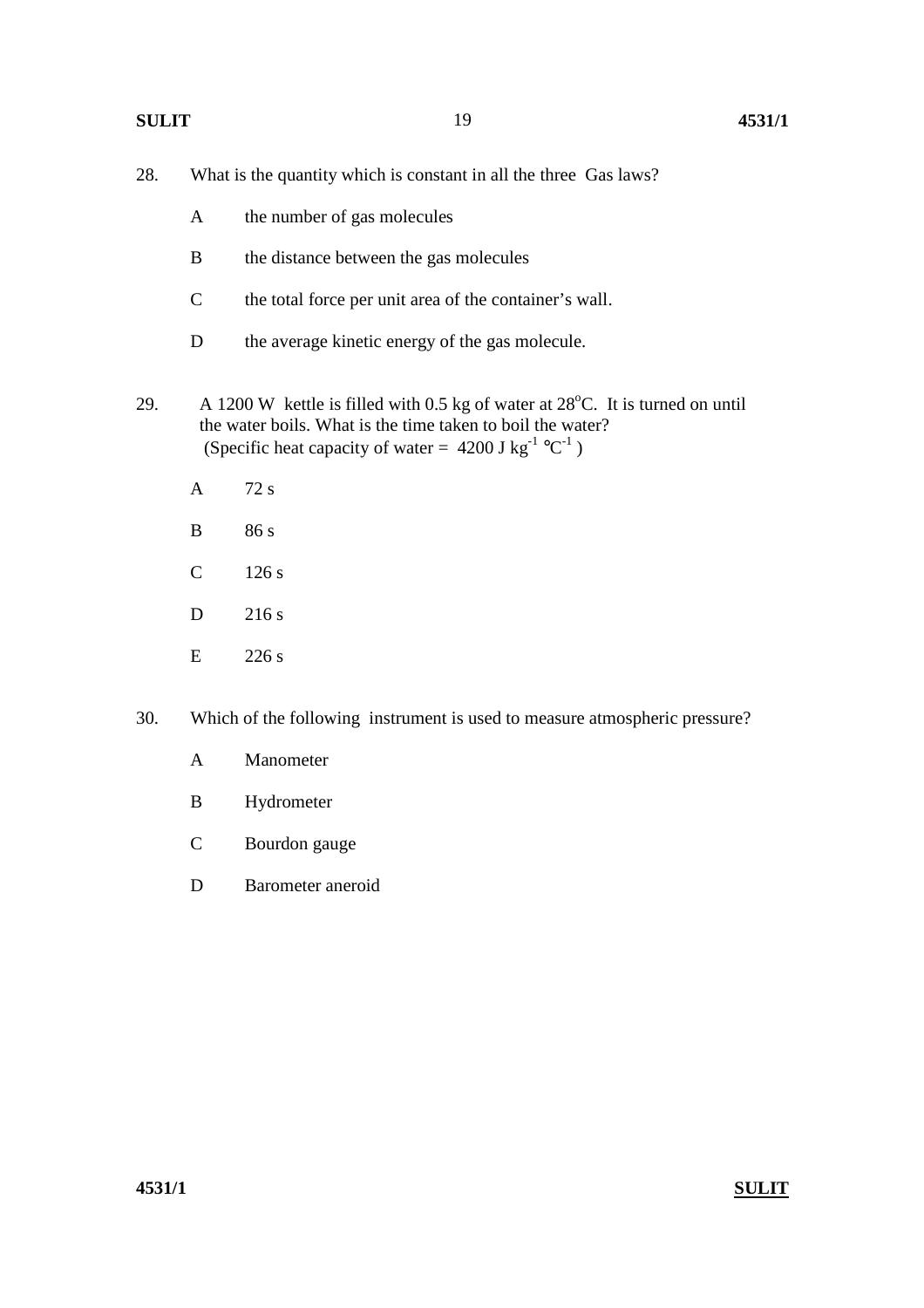A

31. Which of the following phenomenon is related to the total internal refelection?







D



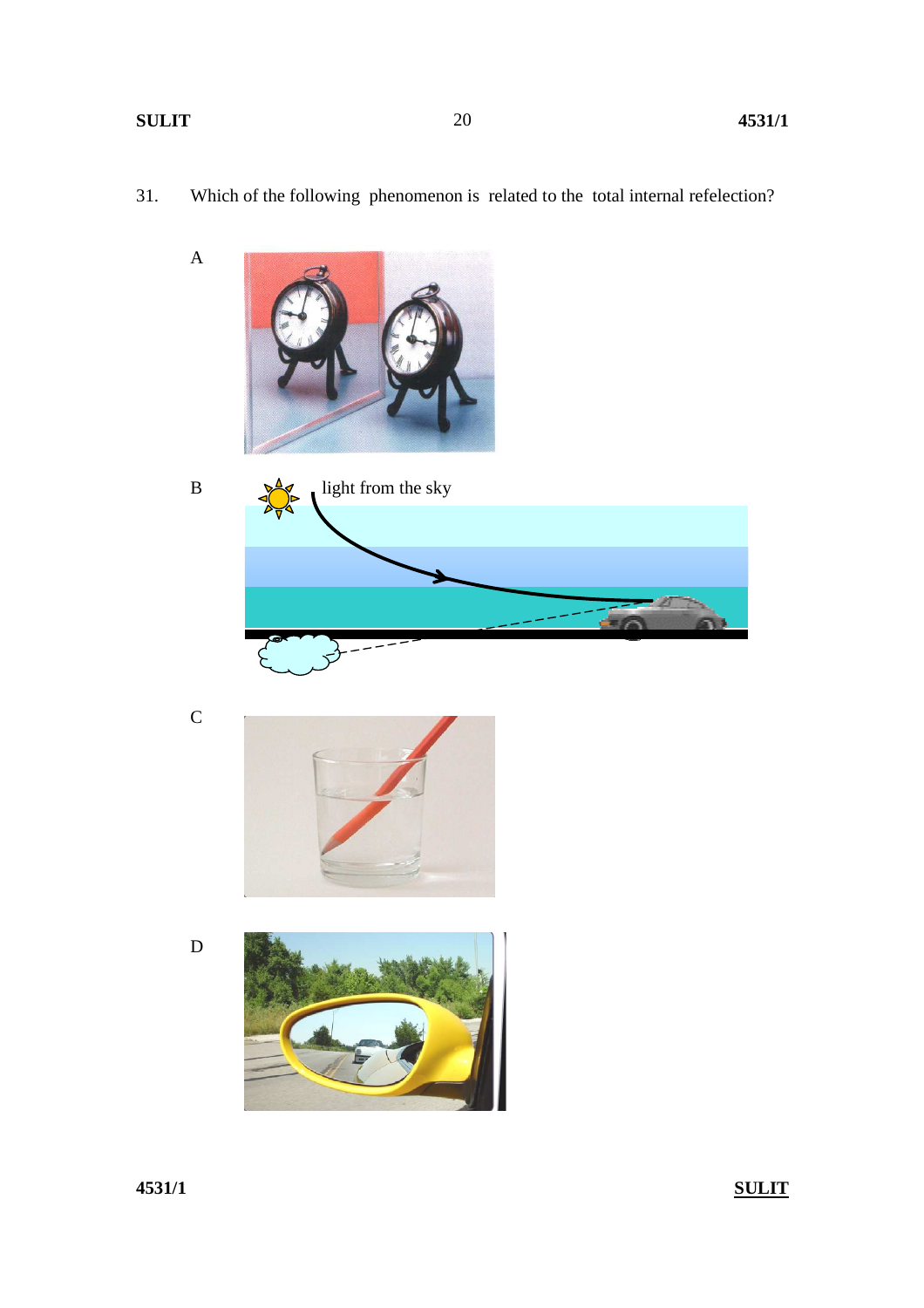



B S

C T

D U

33. When a ray of light travel from water to the air, its speed will

- A increase
- B decrease
- C remain the same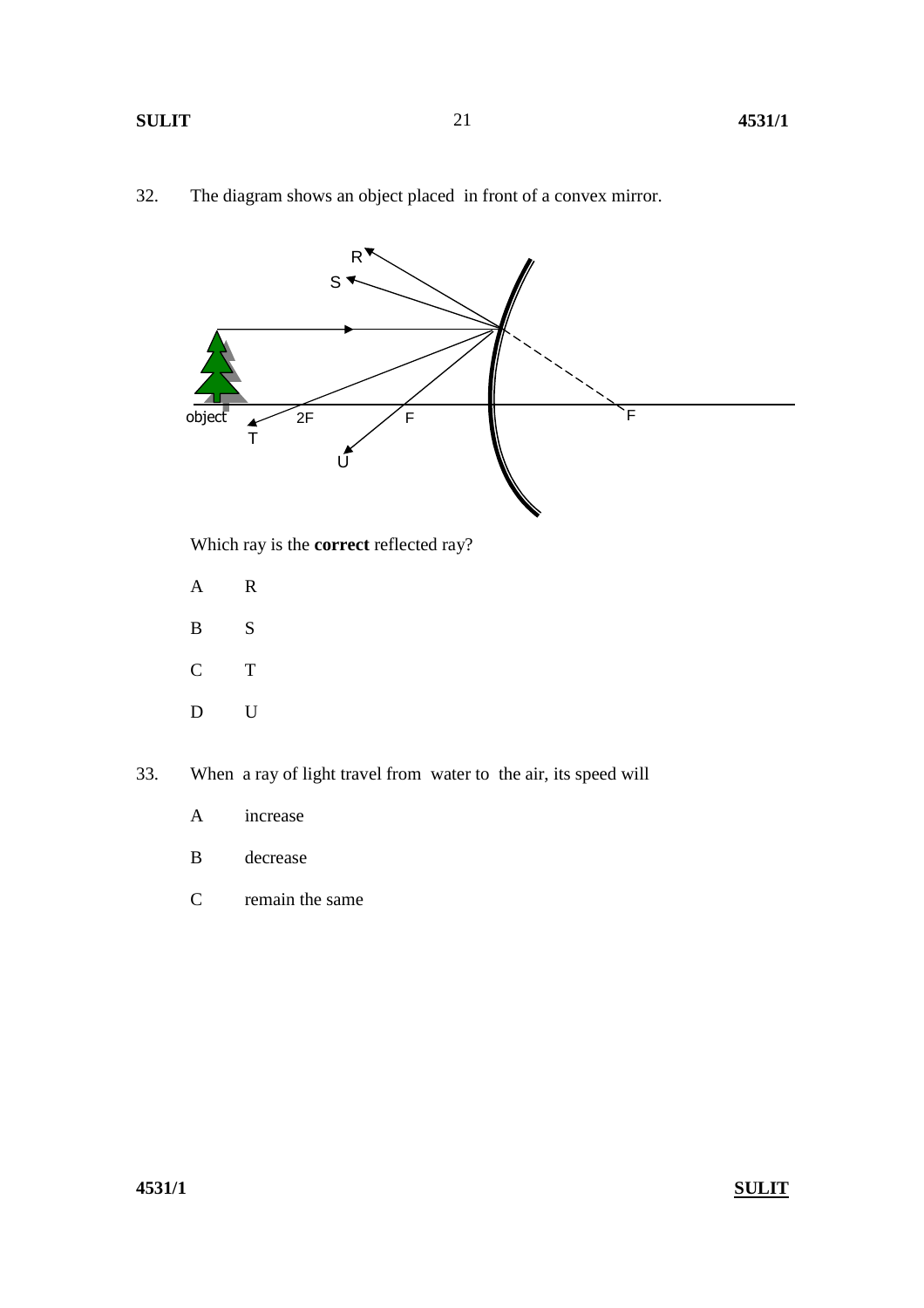- 34. Which of the following statement is **correct** in designing a simple astronomical telescope ?
	- A Both the focal lengths of the objective lens and the eyepiece lens are the same
	- B The focal length of the objective lens is shorter than the focal length of the eyepiece lens
	- C At normal adjustment, the distance between the objective lens and the eyepiece lens is longer than the sum of both focal length of the two lenses
	- D At normal adjustment, the distance between the objective lens and the eyepiece lens is equal to the sum of both focal length of the two lenses
- 35. The diagram shows a coin is put at the base of the beaker. The image of the coin appears to be 5 cm from the base of the beaker.



 What is the refractive index of the liquid? A 8

 13 B  $\frac{5}{8}$  8 C  $\frac{13}{5}$  5 D 14 19 E 19  $\overline{14}$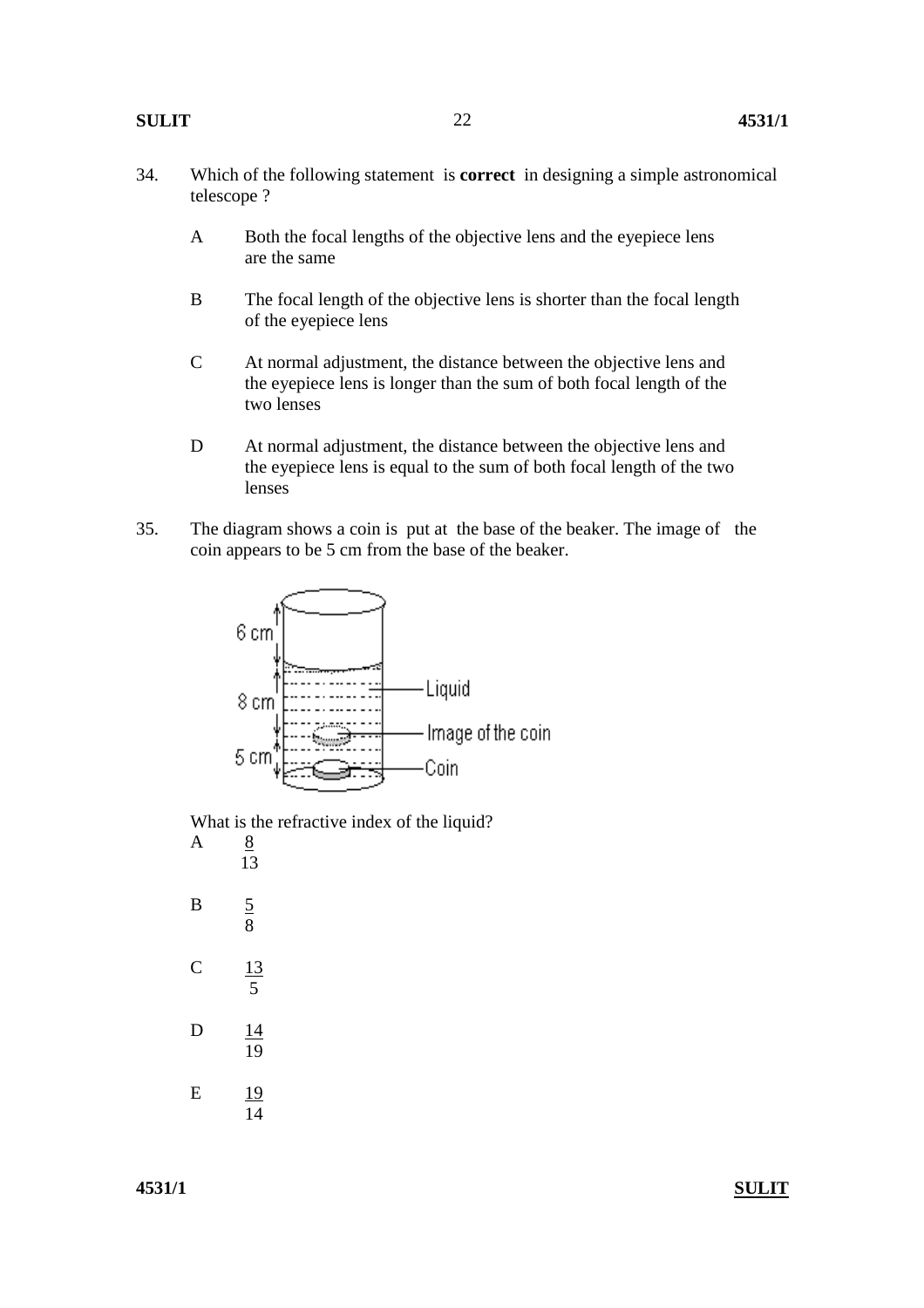- 36. A convex lens has a focal length of f cm. The lens produces an enlarged, virtual and upright image. The object distance is
	- A less than f
	- B between f and 2f
	- C same as 2f
	- D more than 2f
- 37. The figure shows five pendulums that are hung along the wire MN. The pendulum P is displaced and then released.



Which of the pendulums will oscillate with the highest amplitude?

- A Pendulum W
- B Pendulum X
- C Pendulum Y
- D Pendulum Z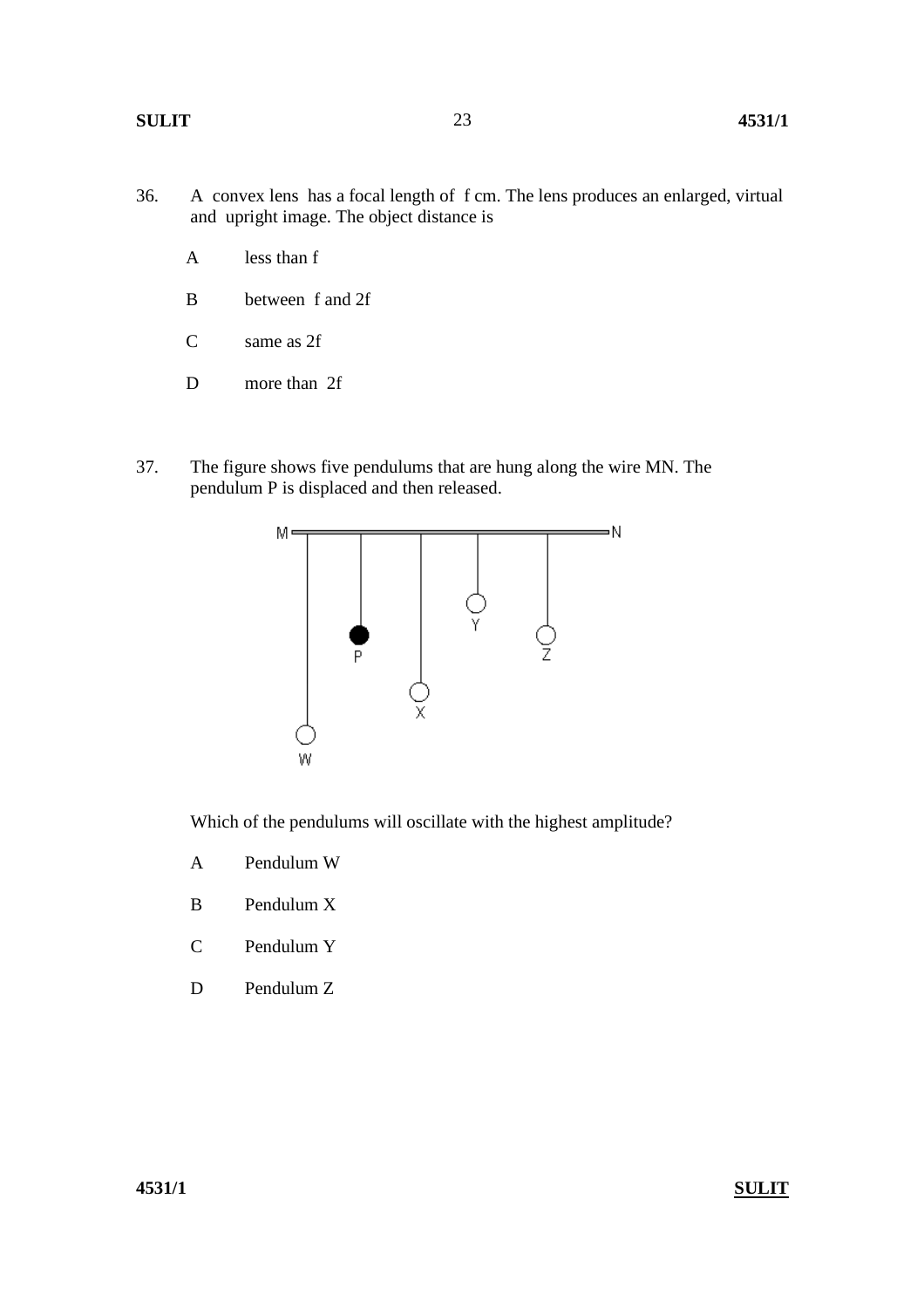



Which of the following pair of points is the wavelength of the wave?

- A AC
- B BD
- C BE
- D AF
- 39. The diagram shows a displacement- time graph of water waves.



Which of the following is **true**?

- A The period of the water wave to vibrate is 25 s
- B The amplitude of the water wave is 0.4 m
- C The frequency of the water wave is 0.05 Hz
- D The wavelength of the water wave is 20 m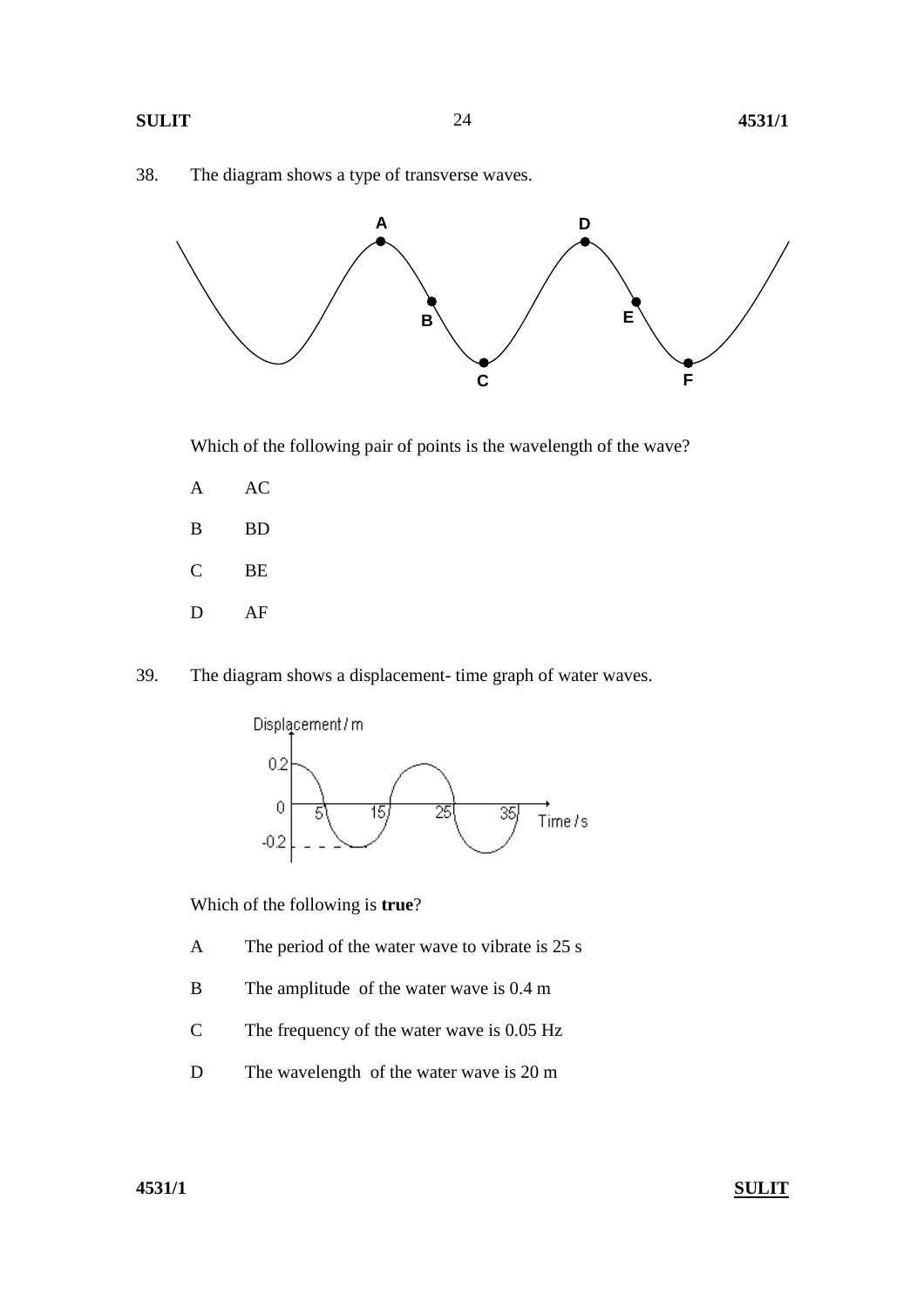



 Figure 4 shows diagrams of different fringes are formed on the screens when three different sources of light **X**, **Y** and **Z** are used in Young's double-slit experiment. Which of the following shows the probable sources of light?

| X<br><b>A</b> Green | Y<br>Yellow | 7.<br>Blue |
|---------------------|-------------|------------|
| – Blue<br>B.        | Green       | Yellow     |
| $C$ Blue            | Yellow      | Green      |
| <b>D</b> Yellow     | Green       | Blue       |

41. The diagram shows a displacement-time graph of two notes **S** and **T**.



Which of the following statement is **true** ?

- A S is louder but has a lower pitch.
- B S is louder and has a higher pitch.
- C T is louder but has a lower pitch.
- D T is louder and has a higher pitch.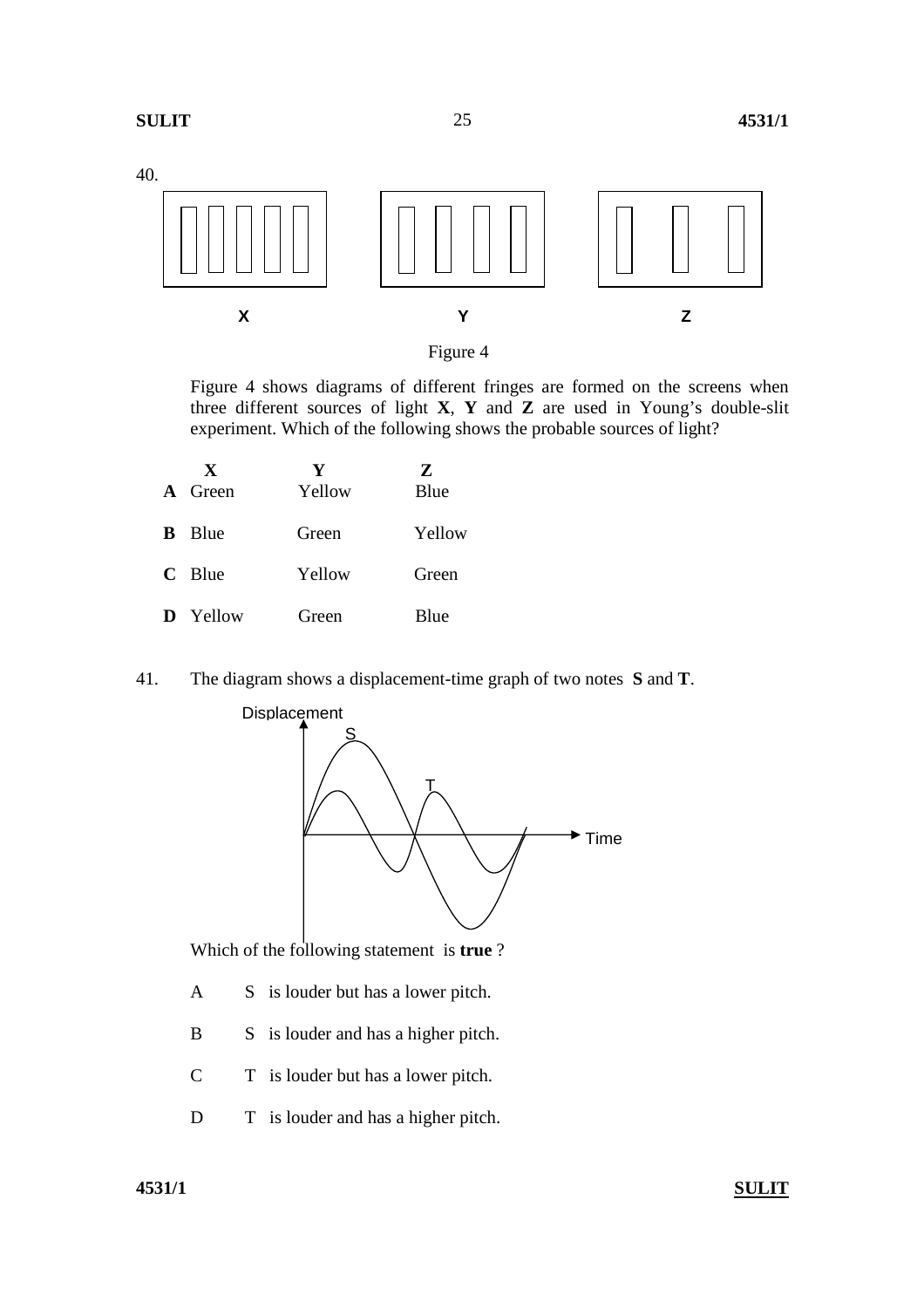42. The diagram shows a spherical dipper is vibrating on the water surface of a tilted water tank



Which of the following wave patterns will be observed in the water tank?

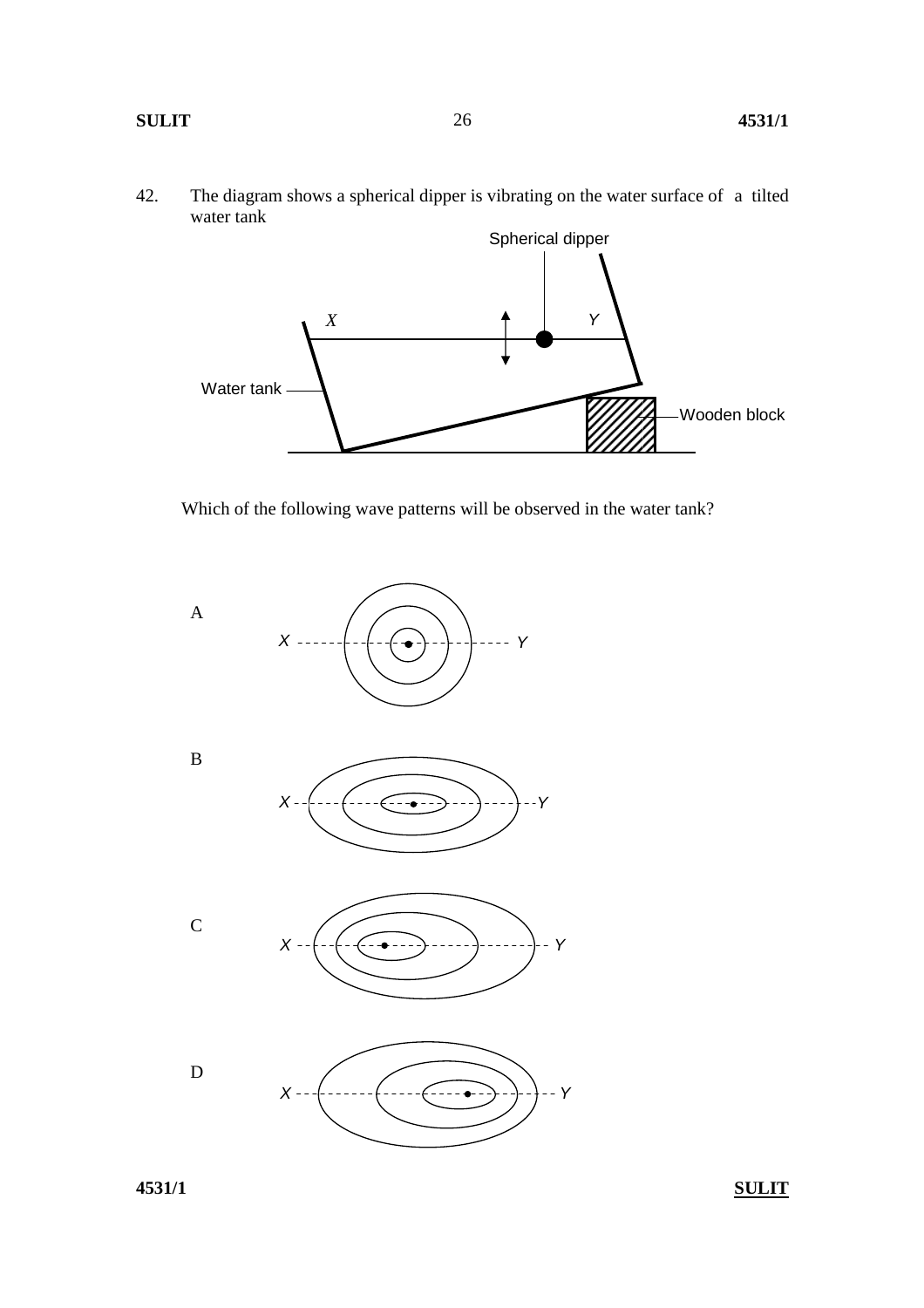- 43. A girl can hear the voices of two people talking around the corner but she cannot see these people because
	- A Sound waves are reflected better than light waves.
	- B Sound waves are refracted better than light waves.
	- C Sound waves are diffracted better than light waves.
	- D Sound waves are interfered better than light waves.
- 44. Diagram shows a wave moving into shallower water.



The wavelength of the waves is reduced because

- A frequency and the speed decrease
- B frequency and the speed increase
- C the frequency increases
- D the speed decreases
- 45. Which of the following material through which the electric charge cannot move easily?
	- A conductor
	- B circuit
	- C wire
	- D insulator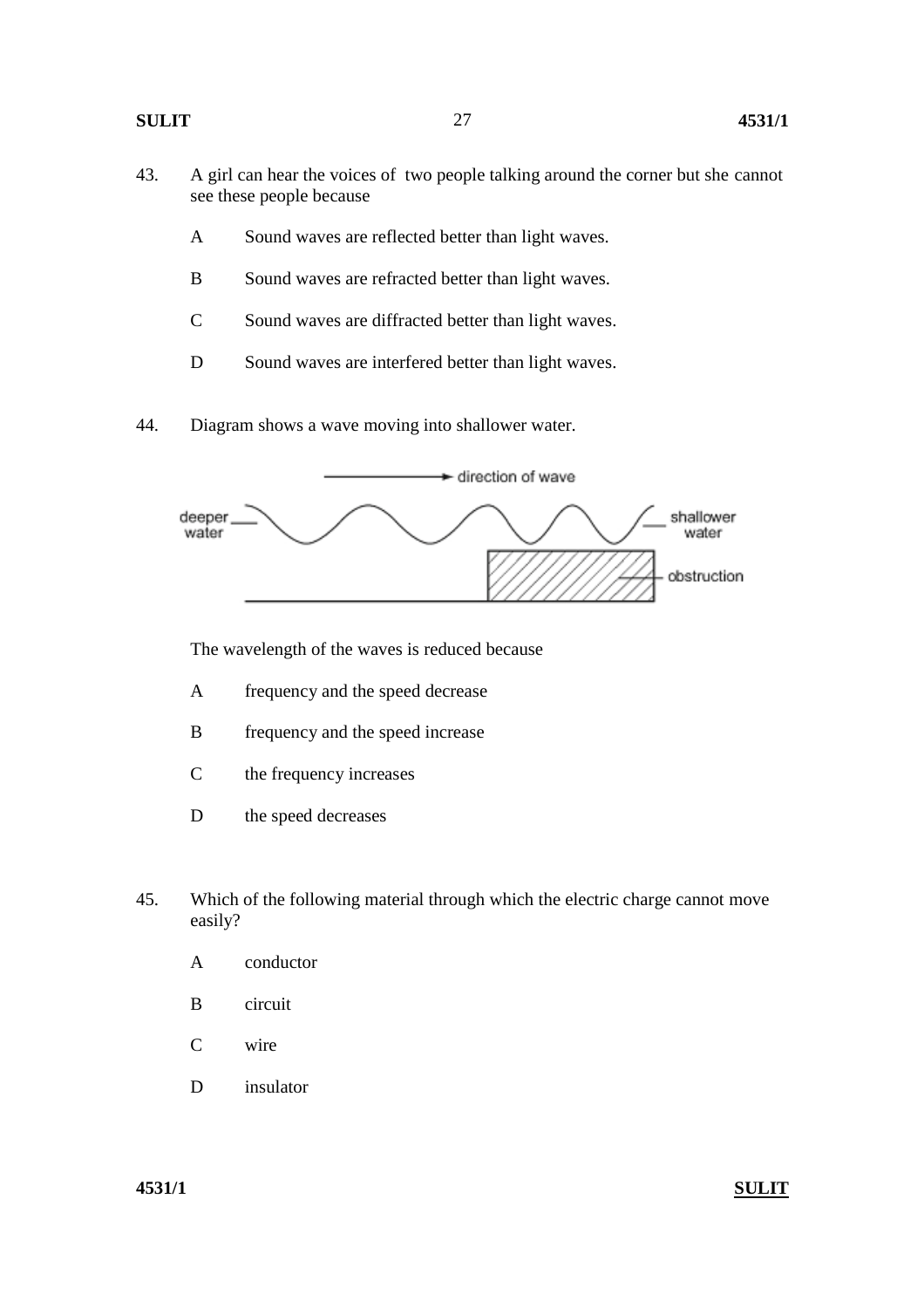46. The diagram shows four identical bulbs, P, Q, R and S are connected to an electric circuit.



Which of the bulbs in the diagram is the brightest ?

- A P B Q C R D<sub>S</sub>
- 47. Which diagram shows the correct electric field pattern between two charged spheres?
	- A B C

D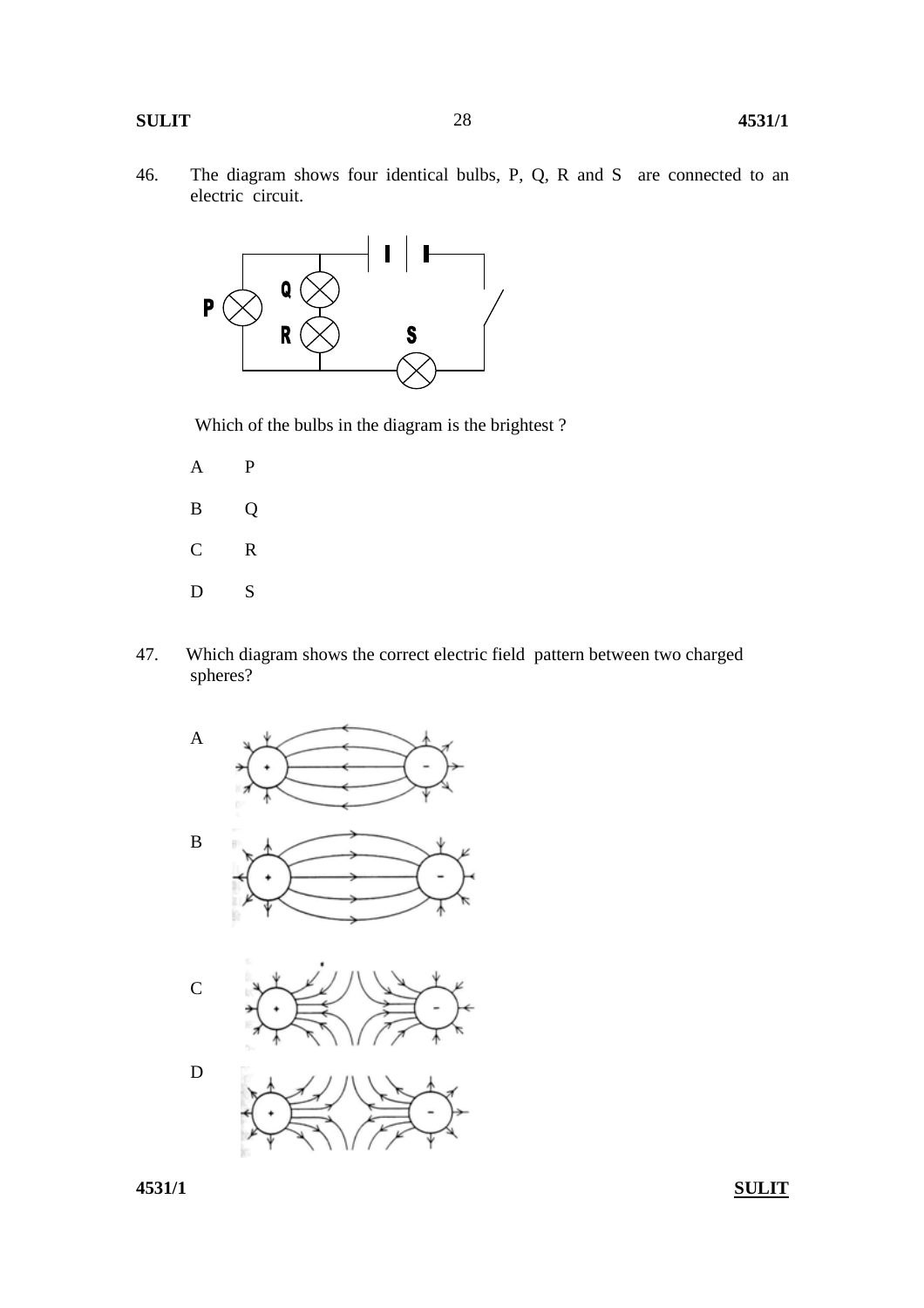48. The diagram shows a simple circuit with 2 resistors P and Q. When the switch is open, the reading of the ammeter is 1.5 A.

29



What is the reading of the ammeter when the switch is closed?

|   | 0.8 A |
|---|-------|
| B | 1.5A  |
| C | 3.0A  |
| D | 4.0A  |
| E | 6.0 A |

49. Which of the following changes to a wire when it doubles its resistance?

| A | Cross-sectional area<br>double | Length<br>double |
|---|--------------------------------|------------------|
| B | double                         | no change        |
| C | halve                          | halve            |
|   | halve                          | no change        |